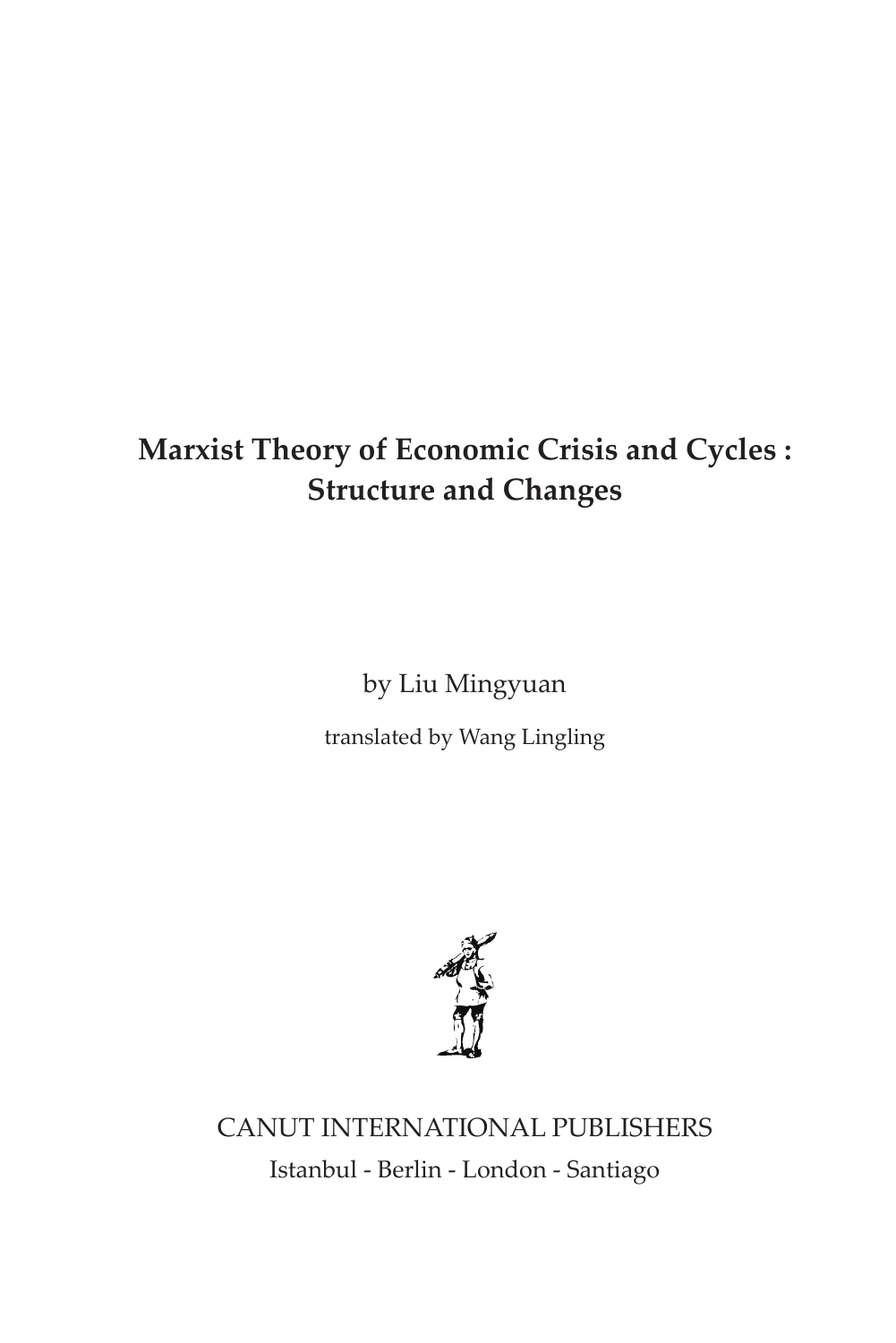本书受到"中华社会科学基金 (Chinese Fund for the Humanities and Social Sciences) 资助.

The publication is supported by Chinese Fund for the Humanities and Social Sciences.

Marxist Theory of Economic Crisis and Cycles : Structure and Changes by Liu Mingyuan translated by Wang Lingling Chinese Title: 钓马克思主义经济危机和周期理论的结构与变迁, ISBN: 9787300106854 Copyright © 2009, China Renmin University Press, Beijing

Canut International Publishers

Canut Intl. Turkey, Teraziler Cad. No.29. Sancaktepe, Istanbul, Turkey Canut Intl. Germany, Heerstr. 266, D-47053, Duisburg, Germany Canut Intl. United Kingdom, 12a Guernsay Road, London E11 4BJ, England Copyright © 2018, Canut International Publishers

### **ISBN: 978-605-9914-68-0**

All rights reserved. No part of this book may be used or reproduced in any manner whatsoever without the written permission of the publishers.

Printed in UK Lightning Source Ltd. UK Chapterhouse, Pitfield Kiln Farm MK11 3LW United Kingdom www.canutbooks.com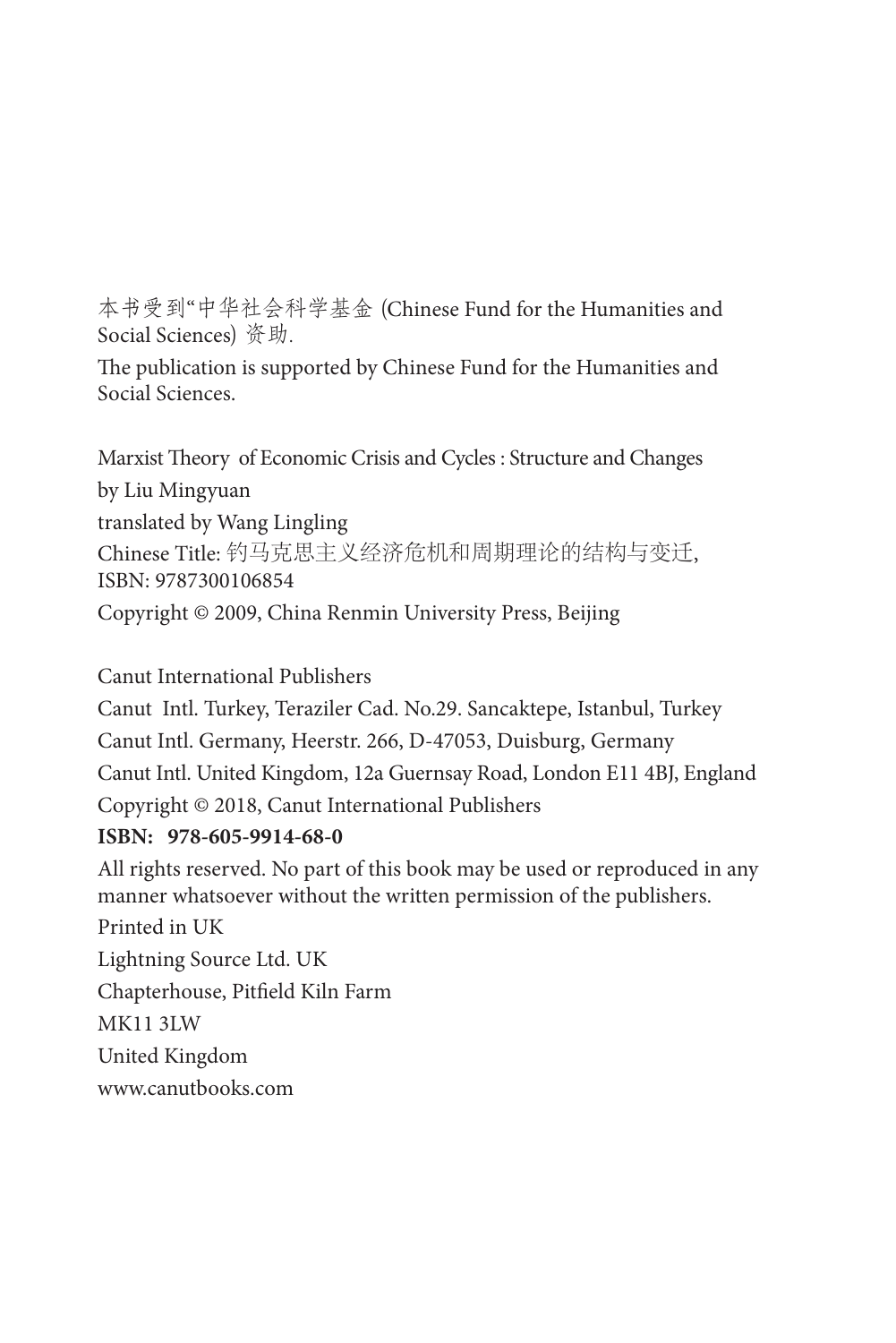# **About the Author**

**Liu Mingyuan,** associate professor of Renmin University of China, Ph.D. in Economics. His main research objects are the Marxist economic crisis and cycles theory; Marx's six books plan in his economic treatise; Marxist ecological economics. He teaches at the Renmin University of China since 1990. His representative papers are: The US Subprime Mortgage Crisis in the View of Political Economy; Acquaintance Society, Group Benefit and Stable Development of Chinese Private Finance

.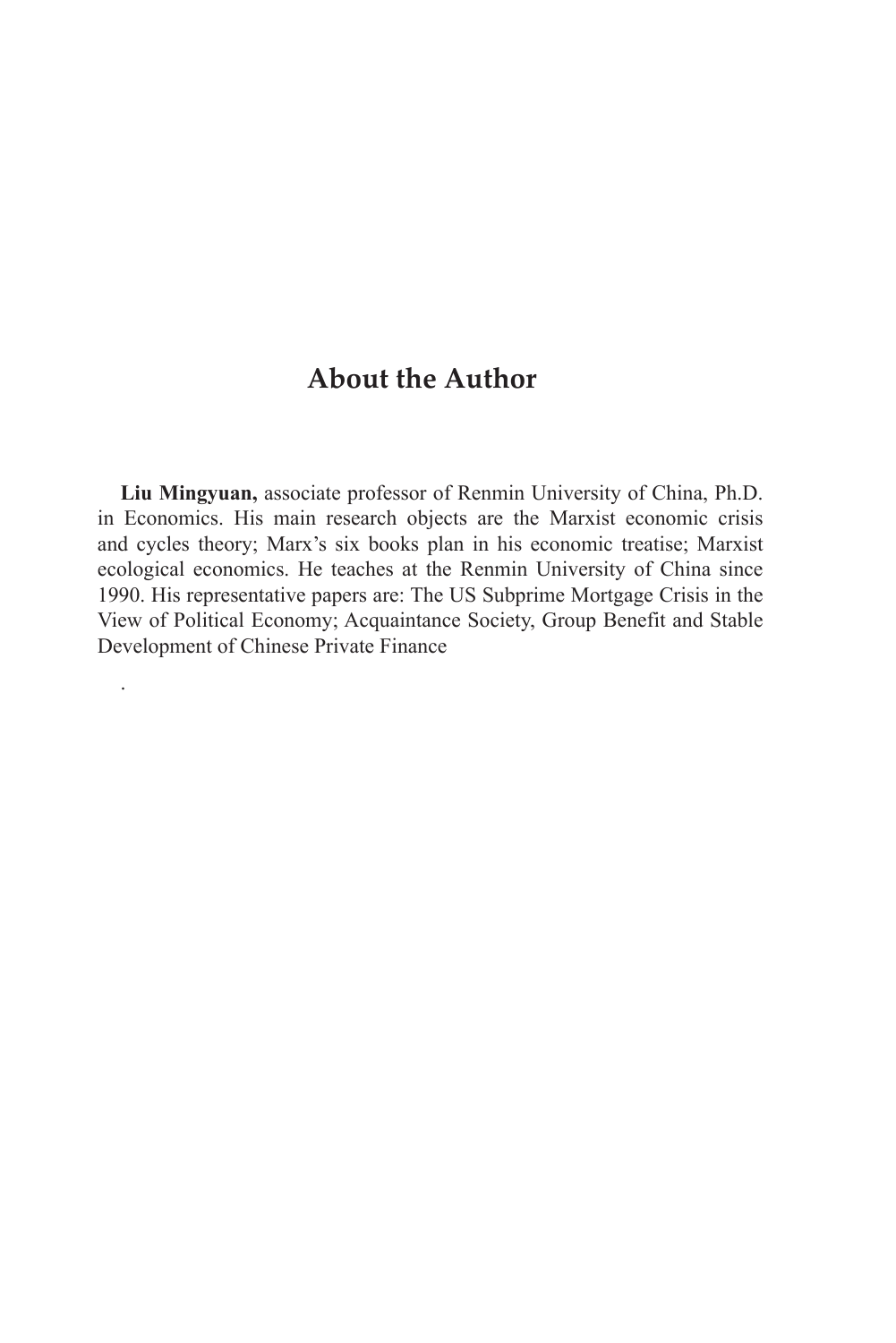### **Preface by the Author**

### **I**

With the establishment of the capitalist system and the development of the industrial revolution, capitalism ushered in the era of machines. It happened that "the bourgeoisie, during its rule of scarce one hundred years, has created more massive and more colossal productive forces than have all preceding generations together." However, this momentum was increasingly constrained by capitalist relations of production, and the bourgeoisie was increasingly like the wizard who can no longer control the devil summoned by his magic. As a result, it had to suffer cyclical crises of overproduction. In these crises, a great part of the products as well as a large part of the productive forces has been destroyed. "In these crises, there breaks out an epidemic that, in all earlier epochs, would have seemed an absurdity."

During more than two hundred years since Britain had the very first economic crisis of overproduction in 1788 till 2008, there were a total of 28 economic crises of overproduction in the capitalist world, of which six occurred before 1825, namely crises in 1788, 1793, 1797, 1810, 1815 and 1819. As the crises in this period only occurred in some industries within Britain, the impact on the entire economy was quite small. The frequency of these crises was irregular, with a maximum interval of up to 13 years and a minimum of 4, so they should be referred to as local economic crisis of overproduction, which was an early form of capitalist economic crisis and cannot be regarded as typical. In some hundred years from 1825 to 1929, 13 economic crises occurred in the capitalist world, namely crises in 1825, 1836, 1847, 1857, 1866, 1873, 1882, 1890, 1900, 1907, 1914, 1921 and 1929. During this period, the crises essentially occurred and developed spontaneously in cycles, and the frequency was not only comparatively regular, but universal and worldwide, showing a trend of gradual intensification. The crises in this period were the typical form of capitalism in the period of free competition. From 1937 to 2008, 9 economic crises occurred in the capitalist world, namely crises in 1937, 1948, 1957,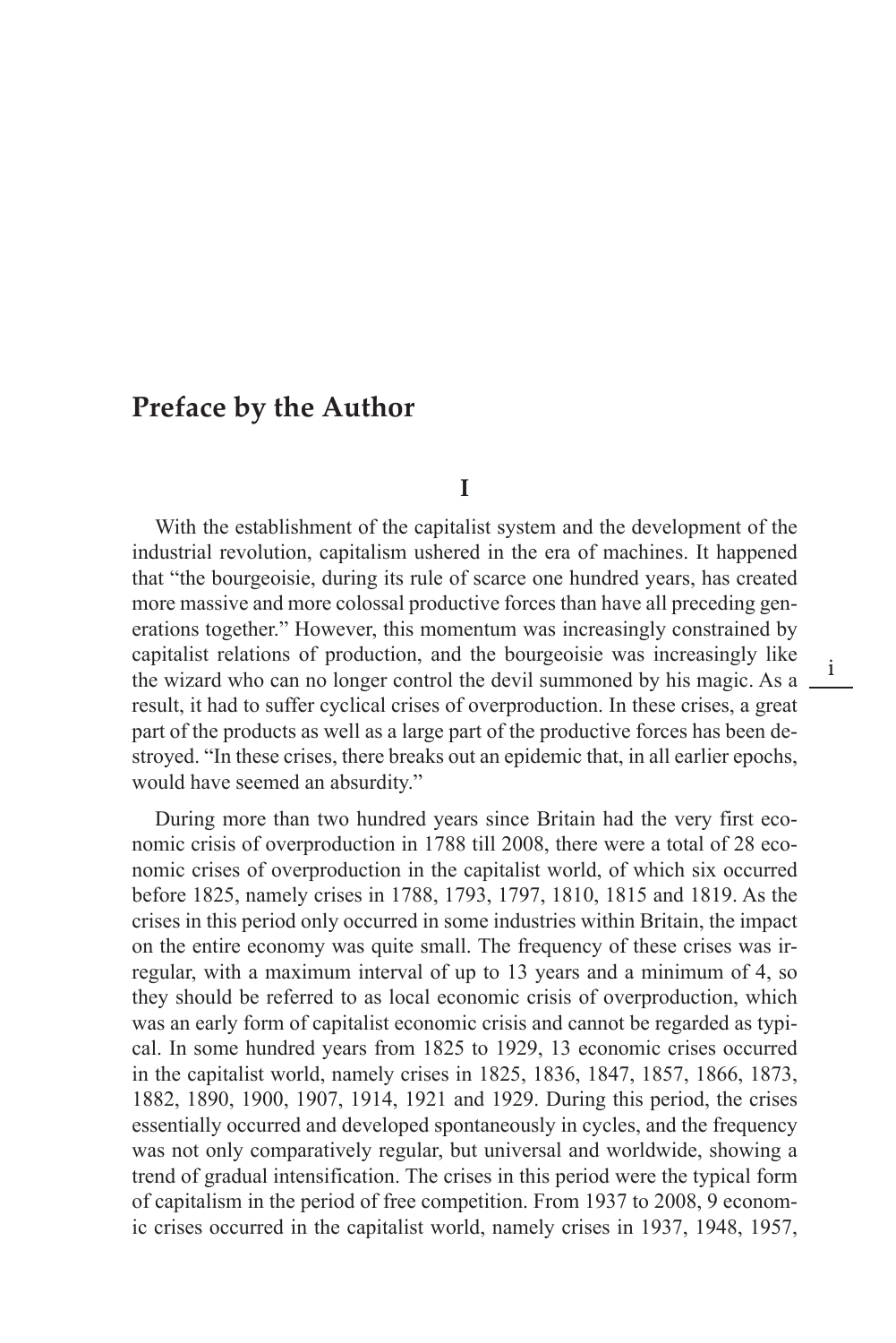1969, 1973, 1979, 1990, 1997 and 2008. Compared with those in the previous period, we see some new changes occurring in later crises. From the 1950s to the 1970s, due to the implementation of state's macro-economic control policies, the alternating process of the four-stage cycle of reproduction became more and more blurred; there was a gradually easing trend of the crisis; the synchronization and non-synchronization of the economic crisis in major capitalist countries took place alternately; there was a shortened trend of the cycle; and there was stagflation. However, since the early 1980s, governments adopted a policy of intervening in the economy as little as possible, which not only led to the frequency of crises repeating every decade or so, but also the extent of the crises has gradually increased, epitomized as cyclical financial crises. The crises have gradually moved towards a high degree of synchronization.

Before the 19th century, as the British Empire dominated the world economy, the vast majority of crises occurred first in England. When the United States dominated the world economy in the 20th century, of course the center shifted. Before the 1820s, the leading industry in England was the wool textile industry, and the phenomena of overproduction often occurred in this industry. When economic crises occurred, this industry was often hit hardest. After the 1920s, the cotton textile industry flourished and replaced wool textile as the leading industry. In the entire first half of the 19th century, the textile industry (including sectors which have direct contact with it) enjoyed an absolute advantage over all other industrial sectors, therefore the industry was always a major source of overproduction crises in that era, playing a leading role in the alternation between each stage of the economic cycle. It was always the first to face the crisis, and always the first to recover from the crisis. In the late 19th century, the development of the machinery industry and railway construction greatly stimulated the development of mining, metal smelting and machinery manufacturing, gradually raising these industries to become the leading industries that competed for leadership with the textile industry. They eventually replaced the textile industry in the late 19th century, and conquered the summit. Thus, these industries became the major source of the overproduction crisis, and played a dominant role in the development of the various stages of the economic cycle. Since the 20th century, the industries that played a dominant role in the national economy were mainly metallurgy, cement, machinery manufacturing and coal before World War II; the dominance then shifted to automobile manufacturing, shipbuilding, power generation, petroleum, chemicals, electrical appliances, electronics and other industries; since the 1980s, it has mainly shifted to real estate, financial services, IT industry and other newborn industries. With this change, the source of the overproduction crises has shifted to the respective sectors or industries.

Recalling the practice of capitalist economic crises in the past 200 plus years, each crisis has been unique and different from the others, however, their nature and characteristics were essentially the same. That is: The cyclical economic crises of overproduction were the inevitable companions of the capitalist mode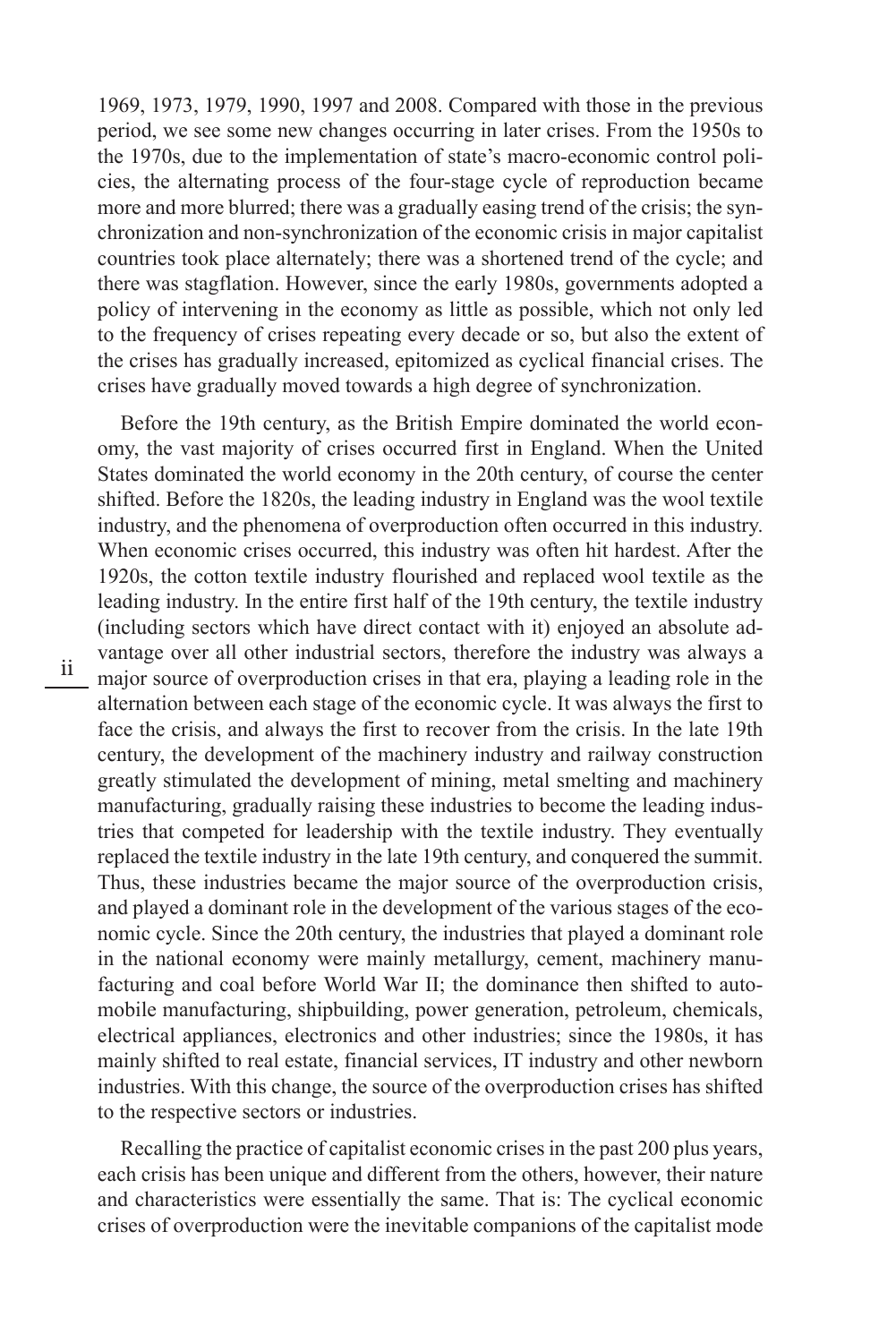of production. It is the chronic disease that capitalism cannot cure. Within its own scope, capitalism can only alleviate the crises, but is not able to eliminate them fundamentally; the foundation of economic crisis is overproduction; the financial crisis is often the precursor of the industrial crisis, and it is often accompanied by the economic activities of rampant speculation; mostly or generally the crises always break out first in those countries that have a dominant position in the world economy, specifically, in the sectors or industries that have absolute influence in its national economy.

#### **II**

Marx had experienced seven typical capitalist economic crises in his lifetime. In the crises of 1825 and 1836, Marx did not do a follow-up study, either because he was young or because his research had not yet shifted to the economic sphere. Later Marx experienced the crises of 1847, 1857, 1866, 1873 and the early phase of the 1882 crisis. Since Engels' studies on economic issues and capitalism had started earlier than Marx's, when Karl Marx began to study the capitalist economic crisis, Engels had already discovered, in a general sense, the nature and some of the laws of capitalist economic crisis, and accurately predicted that the 1847 crisis would be more violent, and longer than any previous crisis. It is because of his study that Marx and Engels were able to describe a series of conclusions on the roots, nature, consequence and orientation of the capitalist economic crises in the *Communist Manifesto* published in 1848. From 1849 on, as Marx turned his research largely to the economic sphere, they began to study the history of economic crises in details, and absorbed all economic literature on crises of their contemporaries. In the meantime, they took a lot of excerpts and notes on issues related to economic crises, and carefully reviewed the details of the previous crises since 1825, trying to grasp all the details of the process of a crisis in the industrial cycle. They made a careful distinction between the symptom and the cause, and various other components of a crisis (These components include excess speculation and stock market crisis, credit crisis and currency market crisis, the commercial crisis itself and financial crisis, foreign trade crisis and gold outflow, general commercial crisis and banking crisis), trying to grasp the links between currency, credit and crisis. Meanwhile, in order to examine the results of previous studies, so as to continue to develop and improve their theories, Marx and Engels not only paid great attention exploring theoretical aspects of the capitalist economic crisis, but also closely observed the actual development of the capitalist economy. They paid great attention to the fermenting economic crisis of 1857, and conducted a study for many years before it broke out. As a result, not only did they foresee its explosion a year before the great crisis, but they also achieved a series of important theoretical results. These results are reflected in the *Economic Manuscripts of 1857-1858*. Marx also asserted that there was a crisis potential in the simple commodity production, and such a potential could turn into a reality. This is because in the capitalist production, the contradiction between use value and the value of a commodity is the contradiction between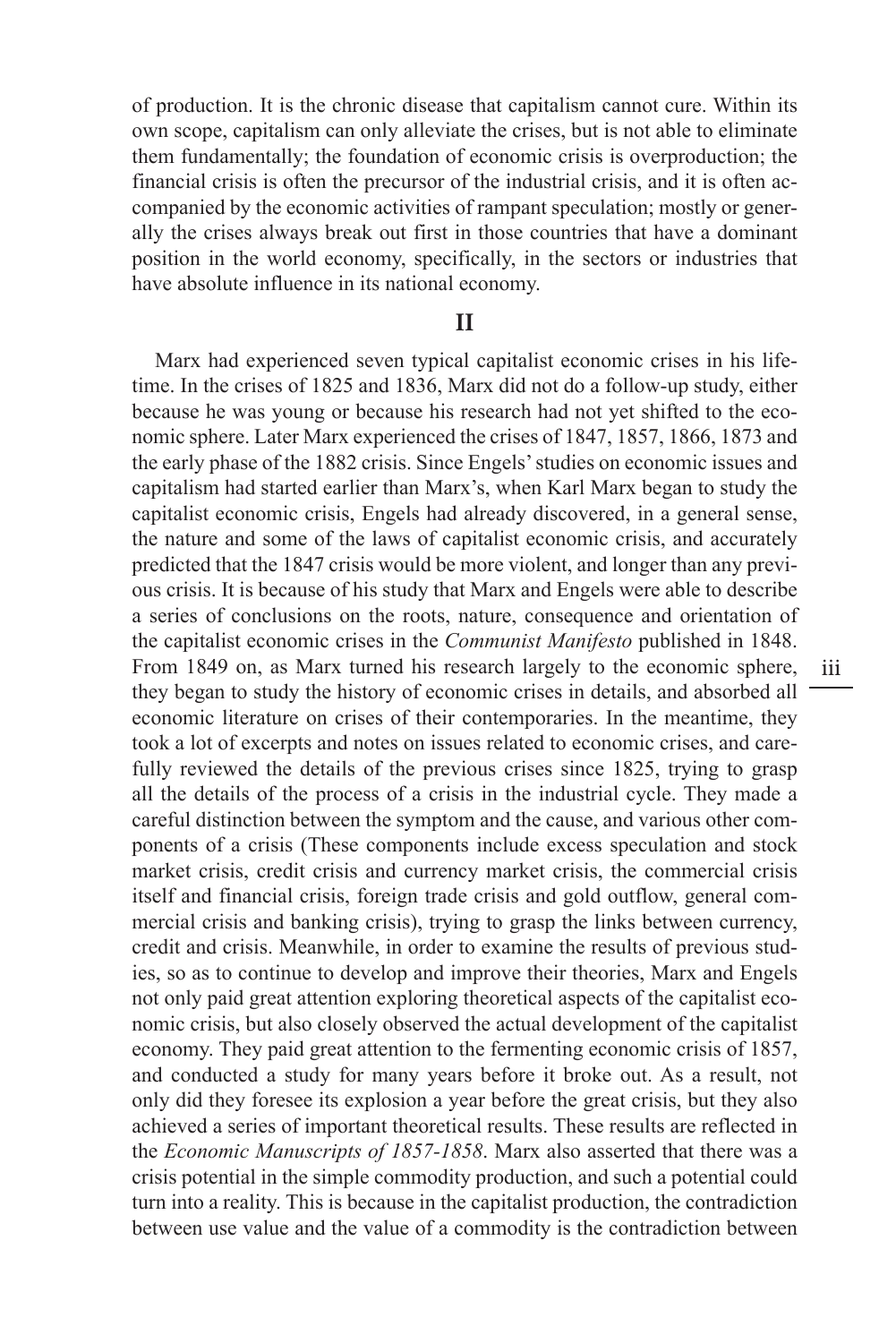the private labour and social labour components of productive labour, and furthermore it is the contradiction between large-scale socialized production and private ownership of the means of production in capitalism. This contradiction is concretely expressed through a number of limitations created by capitalist relations of production—which is based on private ownership of the means of production—to the development of socialization in large-scale production the necessary labour is the limit of the exchange value of the capacity of the living labour or the limit of the wages of the industrial workers; surplus value is the limit of the surplus labour and development of labor's productive forces (productivity); money becomes the limit of production; the production of use value is restricted by the production of exchange value and causes contradictions and conflicts. As these contradictions and conflicts escalate, the potential possibility of crises gradually develops into reality of cyclical economic crises. Therefore, the root of the capitalist economic crisis is the capitalist system itself, not some artificial casual factors. On this basis, Marx creatively revealed that the renewal of the fixed capital is the material basis of the periodicity of capitalist economic crisis, and thus pointed to the root cause of the periodic cycle of capitalist economic crises.

#### **III**

In *Economic Manuscript of 1861-1863*, Marx's theory of economic crisis achieved further development. Marx thoroughly criticized people like Say and Ricardo once again, who erroneously denied the existence of widespread repeated capitalist economic crises, and he also pointed out that Sismondi and some other petty bourgeois economists had serious flaws in their arguments on the inevitability of capitalist economic crises. Through his criticism on the crisis theories of bourgeois political economy, he further elaborated and developed his theory of crisis, and thus drew a series of important conclusions, that is, that the capitalist economic crisis is the manifestation of all the contradictions of bourgeois economy, it is the result of the full expansion of various contradictions of capitalism, it is the really comprehensive and compulsory equilibrium of all the contradictions of the bourgeois economic relations. The capitalist economic crisis is a movement of the unity of opposites of an economic relation. The normal operation of an economy means that its inner elements are in a unified state, and once these elements become separate and independent of each other, this development trend forces these elements to evolve towards reunification. This process of unification is called crisis. This contradictory movement process of the unity of opposites appears as the movement of the one and same process passing through two opposite phases, and thus it is essentially the unity of the two phases. This movement is essentially the separation of these two phases and their becoming independent of each other. Since, however, they belong together, "the independence of the two correlated aspects can only show itself forcibly, as a destructive process. It is just the crisis in which they assert their unity, the unity of the different aspects. The independence which these two linked and complementary phases assume in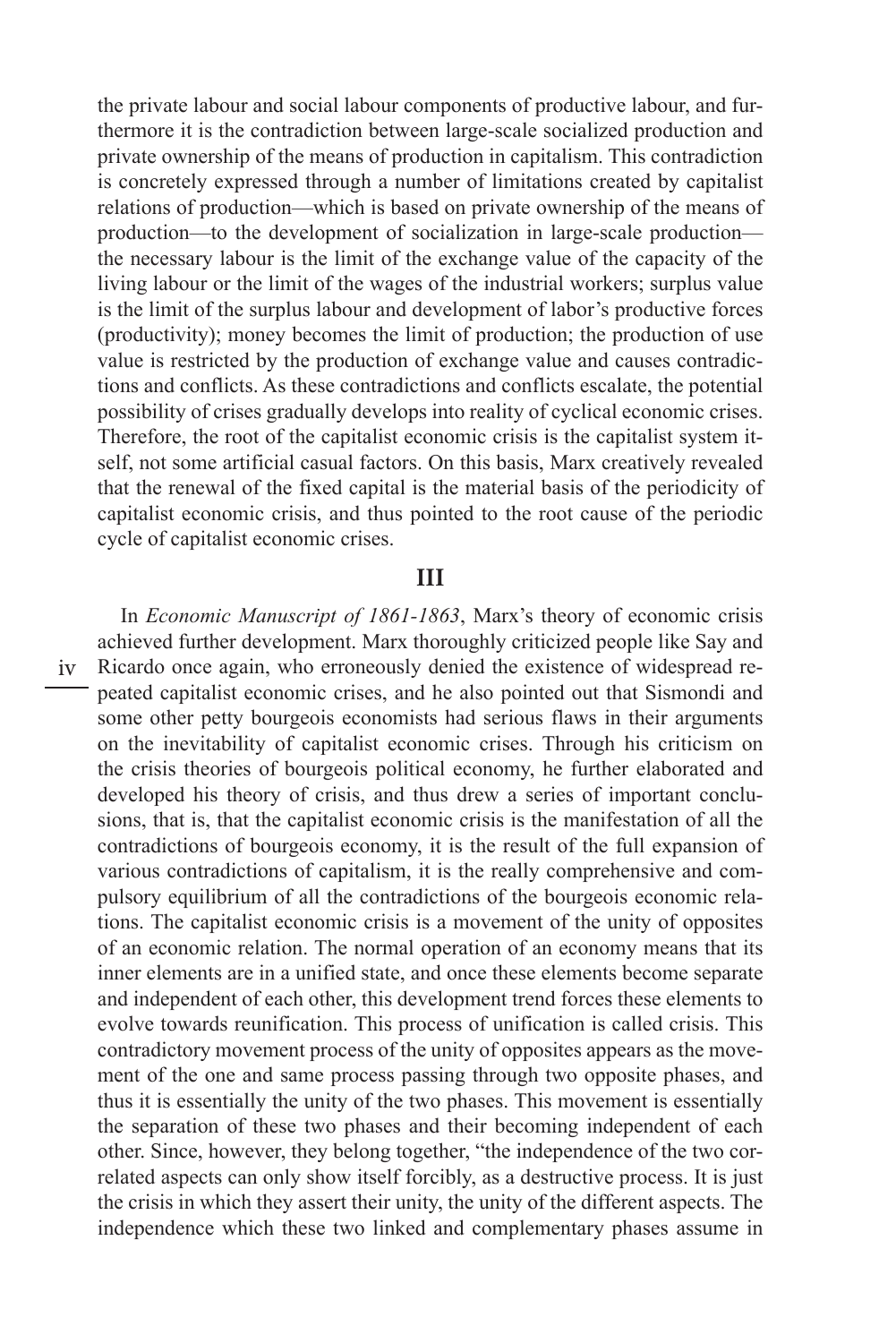relation to each other is forcibly destroyed. Thus the crisis manifests the unity of the two phases that have become independent of each other. There would be no crisis without this inner unity of factors that are apparently indifferent to each other." "Crisis is the forcible establishment of unity between elements that have become independent and is the enforced separation from one another of elements which are essentially one."

The cyclical capitalist economic crisis is cyclical and forcible recovery ensuing the cyclical disequilibrium of the proportional relation of the reproduction of social capital, because "all equalizations are accidental and although the proportion of capital employed in individual spheres is equalized by a continuous process, the continuity of this process itself equally presupposes the constant disproportion which it has continuously and often violently, to even out" (TSV2, 492).

Though Marx had not fully expounded on his research and conclusions, he was able to form the core of the Marxist theory of economic crisis.

After 1863, in his three-volume manuscripts of *Capital*, according to the principles of his original methodology, Marx discussed the process of economic crisis gradually transforming from potential possibility to reality. In *Capital* Volume I, in his analysis of means of circulation, of money and means of payment, Marx discusses the potential possibility of the crisis. In *Capital* Volume II, in his analysis of circulation of capital, turnover of capital and reproduction of social capital, Marx revealed a series of contradictions between production and consumption, between supply and demand and between the production and the realization of surplus value in the movement of the capitalist economy, and proved the intrinsic link between these contradictions and the economic crisis. Finally, in *Capital* Volume III, on the basis of revealing the law of accumulation and the law of the tendency of the rate of profit to fall in the capitalist economic movement, Marx thoroughly elaborated on the root cause of the capitalist economic crises and its impacts on the historical trend of the capitalist economic movement. Marx argued that the root cause of the capitalist economic crisis lay in the conflict between the development of the material production capacity and its social form in the capitalist economy movement: "The moment of arrival of such a crisis is disclosed by the depth and breadth attained by the contradictions and antagonisms between the distribution relations, and thus the specific historical form of their corresponding production relations, on the one hand, and the productive forces, the production powers and the development of their agencies, on the other hand. A conflict then ensues between the material development of production and its social form." No matter what form the emergence of the economic crisis assumes, it forcibly alleviates some of the contradictions inherent in the capitalist economic development through great damages on productive forces. However, "The crises are always but momentary and forcible solutions of the existing contradictions. They are violent eruptions which for a time restore the disturbed equilibrium." (C III, 244). When the development of the productive forces of a society can only continue relying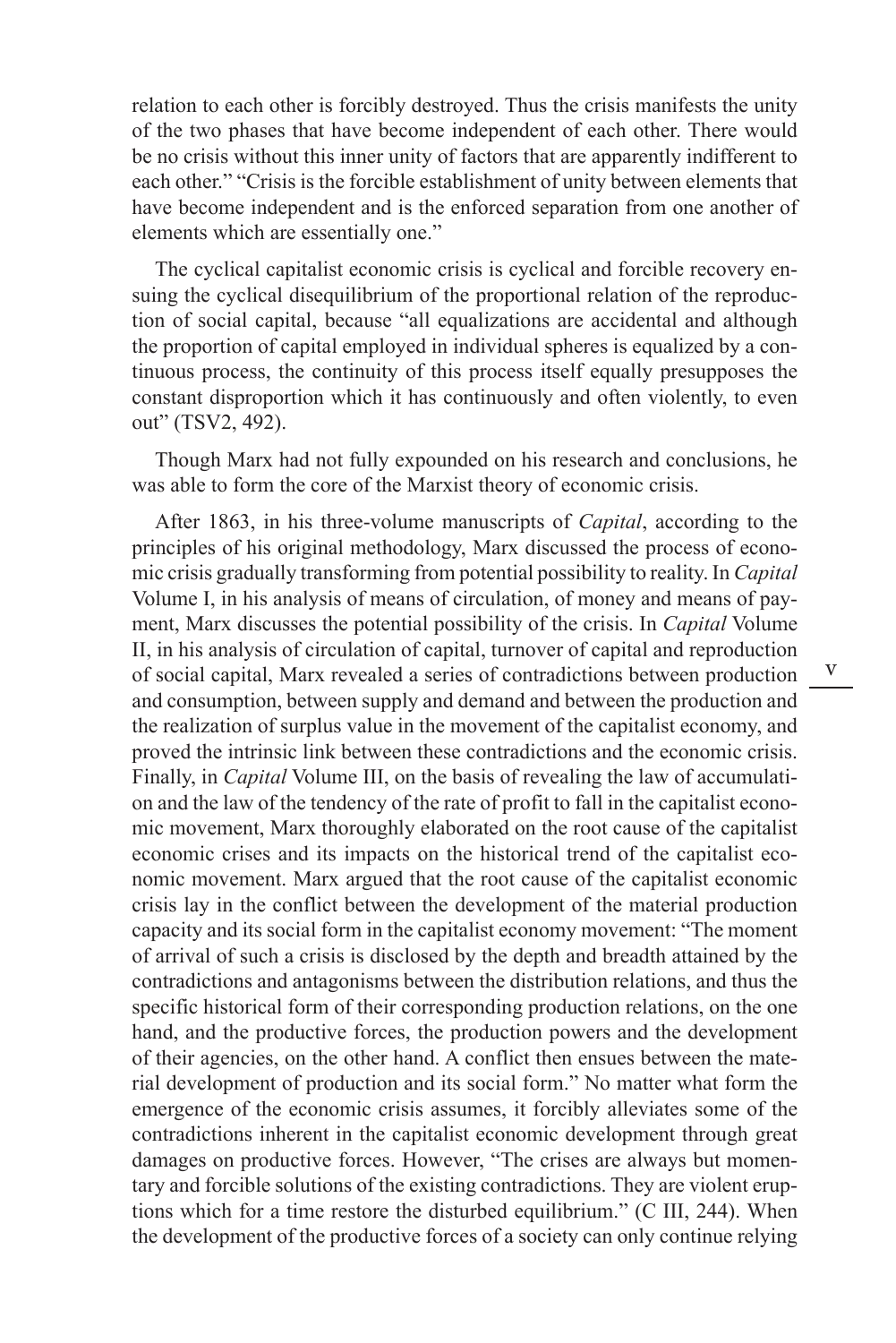on the violent destruction of these productive forces themselves, this society will certainly not be able to escape the historical destiny of final collapse.

In the process of writing *Economic Manuscript* of 1861-1863 and *Economic Manuscript* of 1863-1865, Marx also conducted follow-up studies on the crises of 1866, 1873, 1882. But he did not spend so much time and effort compared to the 1857 crisis. He probably believed that he had recognized the basic elements of the capitalist economic crisis, such as its essence, cause, characteristics and transmission process, and grasped the general law of the periodical emergence and movement of the capitalist economic crises. His follow-up study and observation of the crises were, on the one hand, to test his theory that was created, and, were to discover new facts and new problems in order to further improve his theory on the other hand. In fact, as he created the scientific theory of the economic crisis, revealed the law of the emergence and the development of the capitalist economic crisis, Marx became the prophet of the capitalist economic crises, and he has accurately predicted several crises of his era. Even before the crises emerged, he has made correct predictions on the sphere and the extent, depth of the approaching crisis.

Nearly one century after Marx died, the capitalist economic system was accompanied by partial adjustments, such as the gradual advancement from shareholder system to monopoly capitalism, state monopoly capitalism, state intervention economy, the welfare state economy, and recently the international regulation of economic relations. The economic crises of capitalism also experienced certain changes: the transition from gradual intensification to gradual alleviation, the appearance of the cyclical and non-cyclical intersection of economic cycles, the appearance of indistinctness in the alternating process of each stage of reproduction, the simultaneous coexistence of excessive productive forces and massive unemployment, as well as the appearance of the interwoven coexistence of economic crisis and inflation. Faced with these changes, the mainstream Marxist economics in general has achieved to keep up with the times. In carrying forward the Marxist theory of the economic cycle, Marxists have achieved theoretical innovations to a certain extent and in a certain range, during their in-depth studies of the realities of economic crisis, especially on The Great Depression of the 1930s. They have explored and offered several new interpretations complying with the tenets of Marxist economics. Moreover, some Marxist scholars have made systematic studies on the cyclical economic crises having occurred since the establishment of capitalism, summarized and reviewed the Marxist theory of the economic crisis, proposing the disequilibrium theory, the theory of contradiction between production and consumption, collapse theory, under-consumption theory, overinvestment theory, and the long wave theory. I should also mention orthodox textbook crisis analysis framework which was developed in socialist countries. Scholars also conducted deeper studies in the spheres such as the reason of crises, their transmission mechanism, their durations, the characteristics of each phase in the cycle, intermediate crises, structural crises and the phenomenon

vi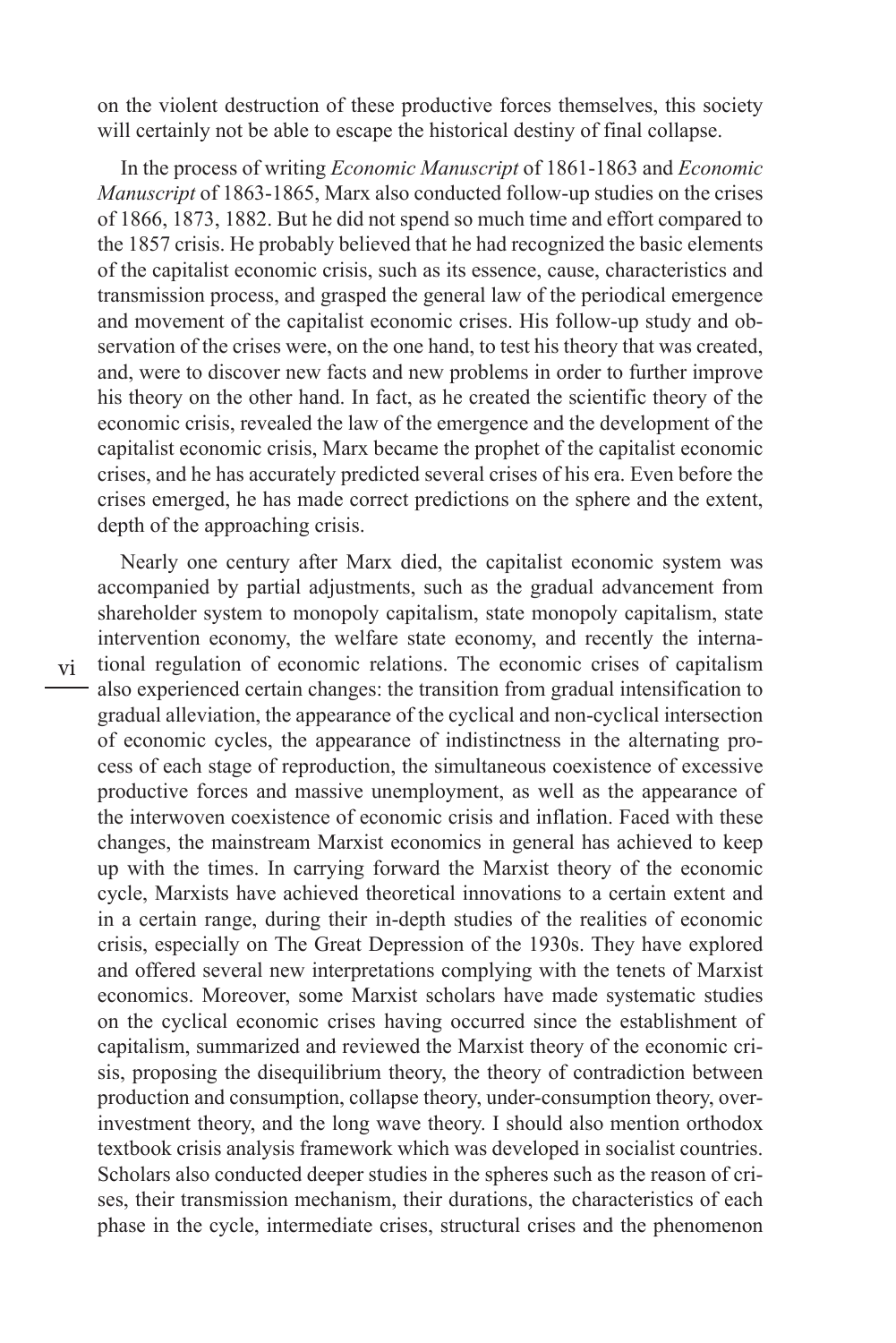of stagflation, and have put forward many valuable theoretical viewpoints. Of course, now and then some voices rebutting the Marxist economic cycle theory have also arisen among Marxist economists, triggering heated debates.

#### **IV**

Within the ranks of Marxist theorists since Marx, Rudolf Hilferding has recognized the inevitability of the economic crises, but he also argued that the advance of scientific and technological developments and the strengthening of the important role of monopolies, namely the emergence of organized capitalism would enable capitalism to be temporarily prolonged, crises to be alleviated, or at least the negative impacts of the crises on workers to be inhibited. Inheriting Marx's theory of economic crisis, Lenin criticized the non-Marxist thoughts related to economic crises, by pointing out that the very root of the capitalist economic crisis is the contradiction between the socialization of production and private ownership of capitalism. Since the basic contradiction is manifested as the contradiction between the organized production in individual enterprises and the anarchy of production in the whole industry, as well as the contradiction between the infinite expansion trend of production and the ever-diminishing purchasing power of the working class, the analysis of the capitalist economic crises was actually the analysis of these two contradictions, and many Marxist scholars, including Lenin, E. Varga, L.A. Mendelson, Jürgen Kuczynski and others have analyzed capitalist economic crises with this model, promoting the formation of a model with relatively sound structure, appropriate for the analysis of capitalist economic crises in their relations with war and revolution.

In China during the 1950s, this model above was absorbed by our textbooks and became the standard model for analyzing capitalist economic crisis. But in the following decades, countermeasures to the economic crisis have emerged, and correspondingly, the reformed textbook model or "the basic contradictions" model as we call it in Chinese academy has been gradually formed. Gradually, the focus of studies has shifted from the analysis of the basic contradiction to the analysis of the contradictions between the basic contradiction and the arising countermeasures to the economic crisis. The analysis method became also more diversified, which has greatly expanded the scope of analysis of capitalist economic crisis, enabled its application not only for the analysis of its essence, but also for the analysis of its economic operations.

Western scholars following the tenets of Marx's crisis theory introduced further factors to analyze capitalist economic crises. In addition to the promotion of the academic contention, these works have also expanded the scope of Marxist economic analysis and understanding of the capitalist economic crisis, offering a valuable contribution. But some of them have criticized Marx's theory of crisis by employing the erroneous methodology of non-Marxist economics. One can ask, what will be worth discussing if the methodology of bourgeois vulgar economics—a theory which generally ignored the bare fact: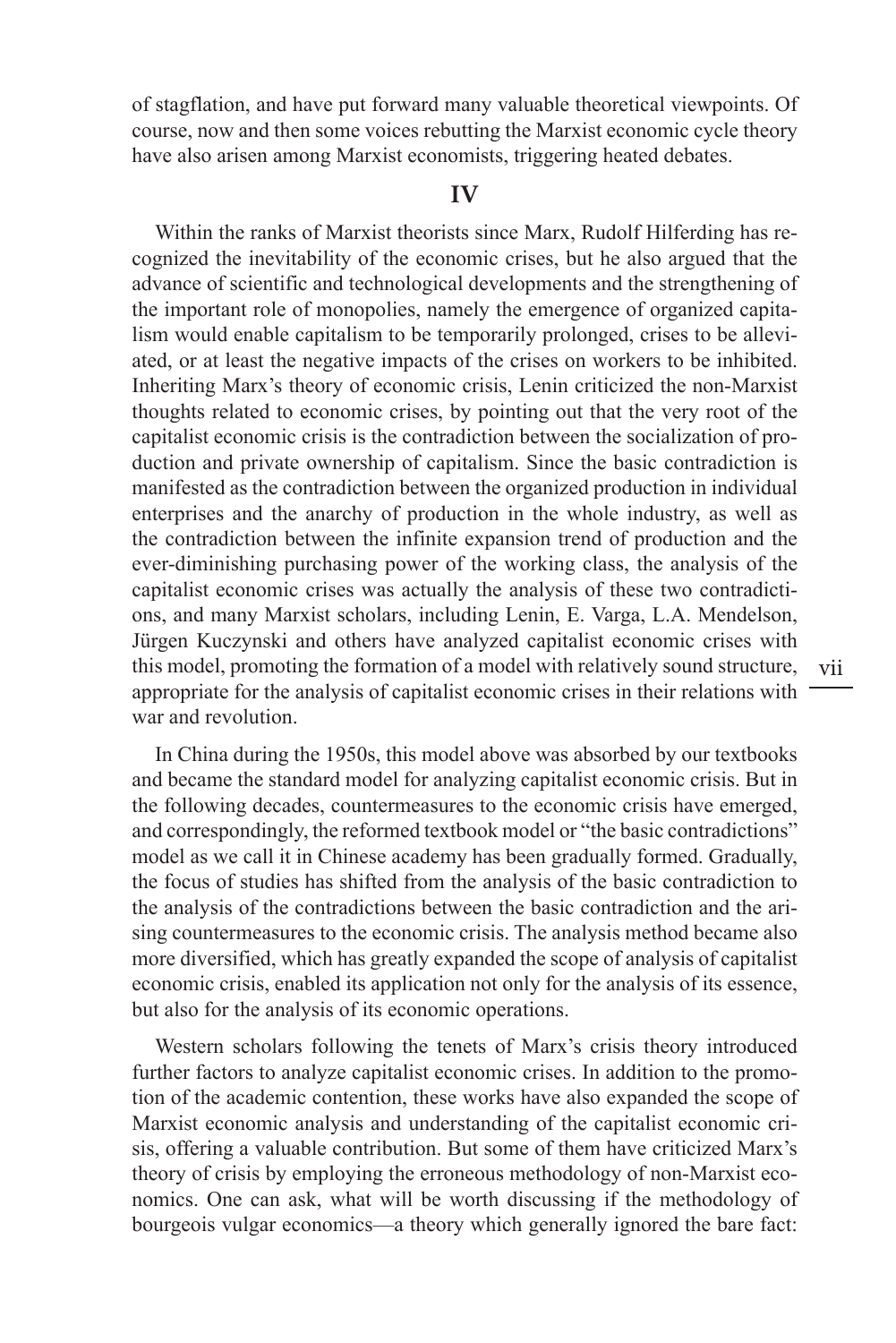cyclical capitalist economic crises—are employed to refute the methodology of Marxist political economy. If we review the existing research literature on the studies of the long-wave phenomenon, the differences are difficult to bridge, but they offer two advantages worthy of recognition: First, the existence of long waves has been proved by using empirical analyses: statistical data, statistical methods, and IT technologies; second, the reasons for the existence of the long-wave phenomenon have been revealed from the perspective of political economy. Though not mature enough, the long-wave theory has become an effective tool for many scholars to explain the historical development of the world economy and a tool to predict global economic trends, and it also influences the strategic decision-making and macroeconomic policy choices and decisions in many countries.

**V**

Chinese Marxist scholars have first started to explore the issue of economic crisis and its cyclic character in the 1930s after the Great Depression. Initial studies were deeply affected by the economic theories of the Soviet Union, which to some extent restricted creative theoretical exploration. Nevertheless they have made extensive research and held academic debates on major theories and practical issues related to economic crises, and have published abundant books and articles, among which many have achieved breakthroughs.

viii

The fruits of their studies indicate that they have been successful in analyzing and understanding the capitalist economic crisis using the basic principles of the Marxist theory of economic crisis. They have kept pace with the times, actively observed new changes in the capitalist economic crisis, and interpreted the new phenomena and new features employing Marxist economics and basic methods of the Marxist economics. They have actively promoted and participated in academic debates on major new issues. They have also made positive innovations, and adopted new scientific methods to enhance theoretical analysis.

Innovatively employing the Marxist theory of economic cycle, Chinese scholars have established an entirely new field of study – the research of China's socialist economic cycles. Since China's socialist economic construction required the study of the fluctuations in the socialist economy initially the motive and purpose of the research contained strong practical features, namely to control the cycle. Accordingly when the research started, the scholars strived to prove the objectivity of cyclical fluctuations in the socialist economy with the basic principles of Marxism. Along with the deepening of the research, the scholars combined methodological innovations with theoretical innovations, introduced modern statistics, metrical, quantitative and other methods, while maintaining the traditional analysis of contradictions, which has greatly improved the analytical capacity and ability to explain the economic cycles. In the process of forming the socialist economic cycle theory, Deng Xiaoping's idea of "development in steps" has played an important supporting role. Today, I can say that the design of China's economic cycle study has already grown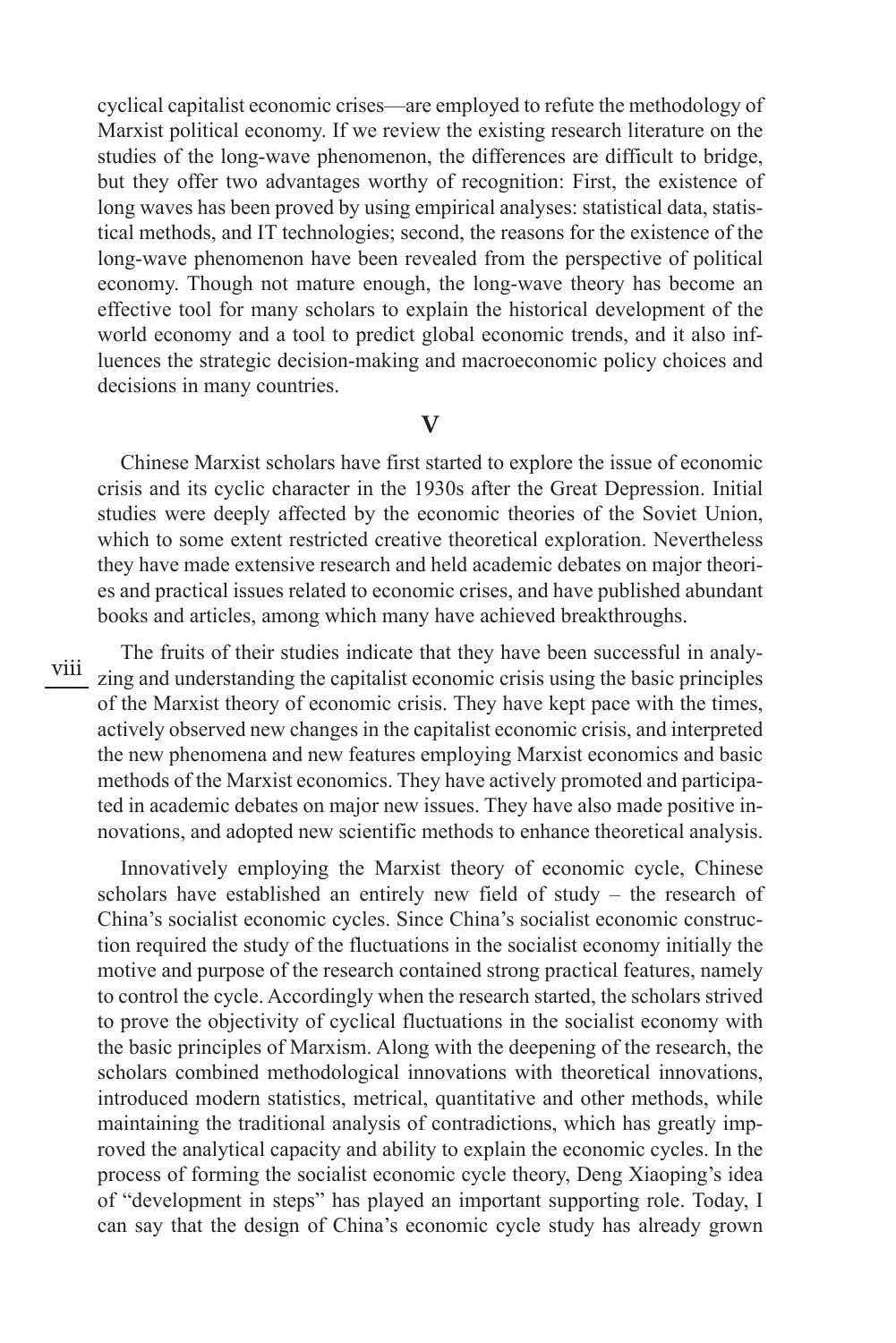quite mature, that is: study of methodology  $\rightarrow$  description of fluctuation  $\rightarrow$ explanation of fluctuation  $\rightarrow$  construction of theory  $\rightarrow$  examination of reality  $\rightarrow$  revision of methodology  $\rightarrow$  revision of the explanation of the fluctuation and of the theory for the analysis of cycle. The achievements by Chinese scholars on socialist economic cycles have become an important foundation for macroeconomic management, and a specific discipline that closely combines theory and practice.

#### **VI**

Initially the writing of this book aimed to study the Asian financial crisis of 1997. The original motivation was to generalize a more comprehensive, effective and reasonable theoretical model of Marxist economic crisis and cycle for analysis and feasibility. As the study deepened, the author became increasingly aware that a lot of study was necessary for summarizing Marx's theoretical analytical model for economic crisis and cycle. To elucidate the origin and development of this model, as well as its development and evolution after Marx, it is apparent that even more time and study was necessary. It was difficult to complete in a short period.

In order to figure the problem out, and achieve substantive results, the author decided to conduct a research and to write on the special topics of the crisis theories of Marx and Engels. This needed revisiting its formation and its relationships with the analytical model of classical economists. This anterior part includes two topics. After that, the study includes the historical sequence starting with the Marxist theory of economic crisis and cycle, the evolution of economic thoughts and analytical models, and ends with the review and reflection on the issue of Chinese scholars' studies of socialist economic cycles, which involves a number of topics. When studying and writing on these topics, the author's short-term goal was to publish in academic journals and bring together a special book in the long-term, so some parts of the content in the book is already published. Due to this reason, each chapter of the book is a thematic paper, relatively independent in format and integral in content. Such a structure has both strengths and shortcomings. The strengths are that readers can have a more comprehensive understanding of the content offered under a topic, and the shortcomings are that there are partial crossovers in some chapters. It should be noted that, the book is to build a theoretical system in the form of topics, but it does not affect its logical structure. The unity of logic and history is invariably followed, and the chapters are unfolded in a smooth manner.

The author believes that this research topic has great theoretic and practical significance, but he has no idea of what the result will be. Due to limitations in his ability and other objective conditions, there might certainly be ample errors in the book, thus criticism is sincerely welcome.

*Beijing, 2009*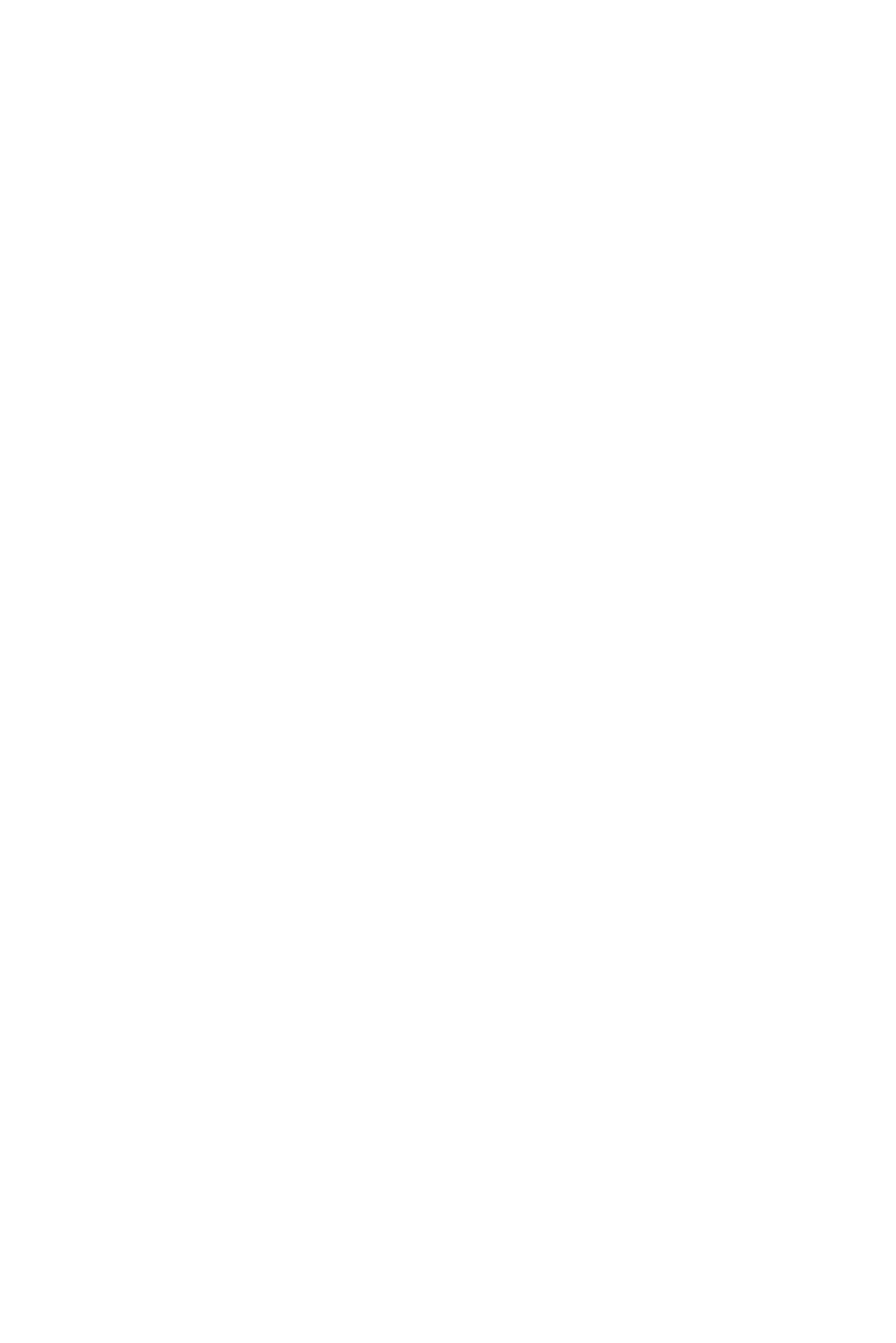# **Introduction**

## **The Significance of Independent Innovation in Chinese Economics and Studies on the History of Economic Thought<sup>1</sup>**

In our view, as can be observed in the Western academia, the discipline of history of economic thought, although in equal footing with western economics and political economy has been seriously neglected when compared with the other disciplines of economics. Since the discipline is not getting any financial support, and receives the least funds, the brain drain seems extremely severe, thus the research and the teaching of the history of economic thought in some universities almost faces a standstill. Generally speaking at present, this discipline lacks successors in China.

How to revitalize the study of the history of economic thought? This is an important issue that cannot be ignored and must be tackled immediately in the development of economics in China. We believe that the independent innovation in Chinese economics could provide a historic opportunity for the revitalization and major innovation in the history of economic thought. Based on this consideration, we shall first discuss why we need to have independent innovation in Chinese economics, and then talk about the important effect of the study of the history of economic thought on the independent innovation in Chinese economics. Finally, we will offer a brief discussion on Jia Genliang's idea of new history of economic thought. Of course, our statements presented below are just our own understanding and perception, and these preliminary views are put forth in the hope of getting attention and correction from our colleagues.

1

<sup>1</sup> Co-authored by Jia Genliang and Yao Kaijian.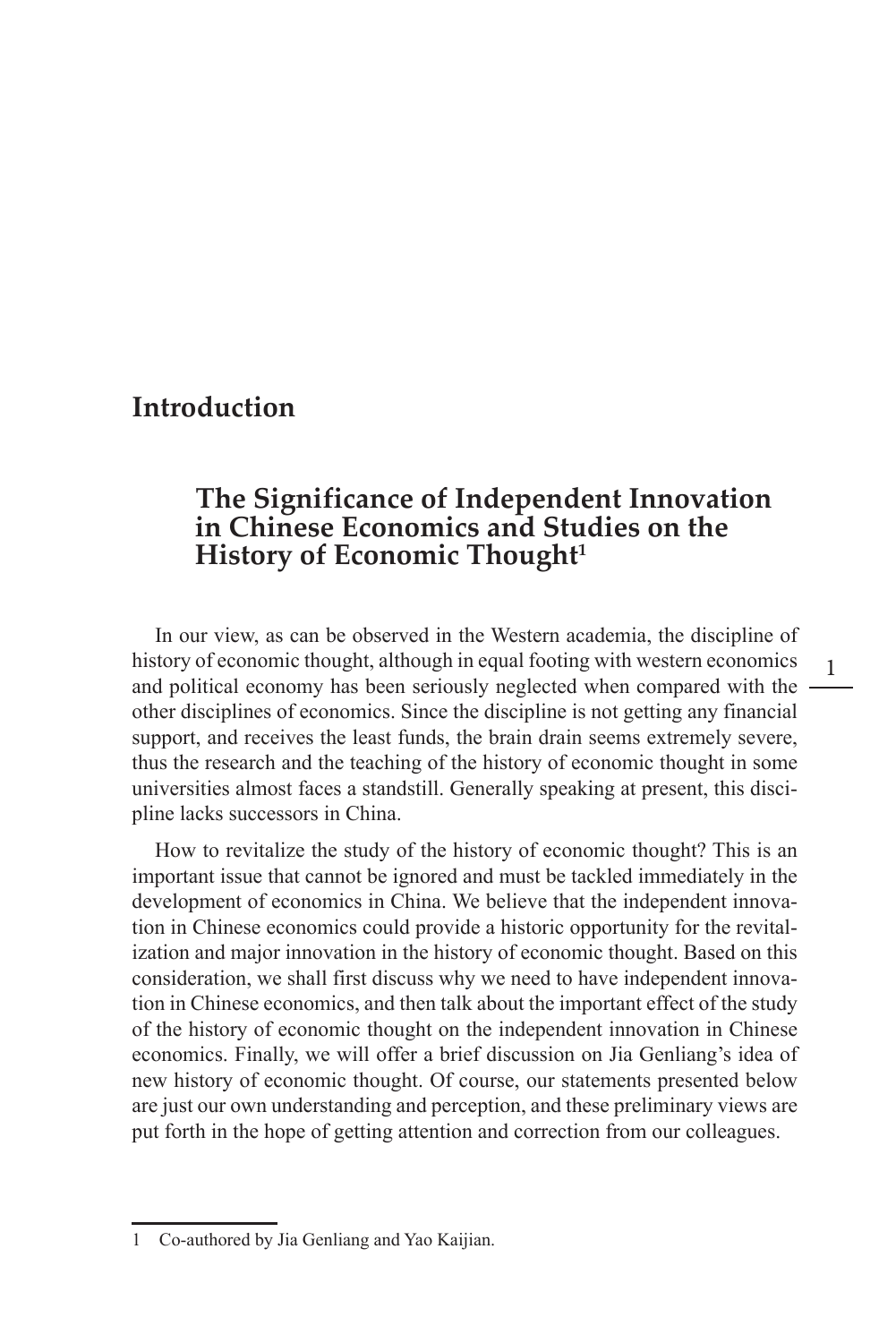### **Why Innovation in China's Economics**

Let's start with the first book of the series, "The International Movement of Reform in Economics", an academic movement which opposes the domination of Western "mainstream" economics in the academy, formerly called itself as the "post-autistic economics movement". In English, "autistic" is a psychiatric term, referring to "self-closedness", "fantastic" or "fictitious". When the French students launched the movement in 2000, they used this term to accuse Western mainstream economics as being "self-enclosed economics", which implies a strong criticism against those serious problems in economics education and study in Western countries. Some researchers have suggested that the rise of "the international movement of reform in economics" marks that the western economics is faced with the most serious crisis since the Great Depression.

However, unlike the rebellious movement by the economics students of France, Britain and the United States; since the mid-1990s, there occurred an idolatrous trend of Western mainstream economics which keeps rising in China's economics circles. If one reviews the literature of the international movement of reform in economics, it can be easily found that this dogmatism is no more than Western mainstream economics being pirated into China. Whether in China or in Western countries, such a dogmatism essentially regards the Western mainstream economics as the only scientific economics, and demands that this paradigmatic advocate and practice should be accepted as the "desired standard" which all economic disciplines need to follow. It encompasses all aspects of economics sphere, including the teaching, scientific research, personnel selection, etc. suggesting that the Western mainstream economics could systematically dominate the entire relevant sphere.

We believe that the Chinese economics circles should think carefully and inquire the issues addressed by "the international movement of reform in economics", but not ignore it. If we have not had the in-depth study of the scientific basis and crisis situations of the western mainstream economics, or not taken into account the economic type China needs, but stubbornly continue to implement the Chinese economics education system towards the entire Western mainstream economics on a large scale in accordance with the accepted neoclassical paradigm, it is undoubtedly irresponsible historically. We know that, economists believe in the rational concept of reflection or introspection as the first prerequisite, and it is said that they recently began a cutting-edge research on beliefs and cognitive patterns. However, they really should first look at their own rationality, beliefs and cognitive patterns, and the rationality, beliefs and cognitive patterns of economists are essentially constituted by the philosophical foundation or the world view of economics. Therefore, it is necessary for us to have a brief examination.

2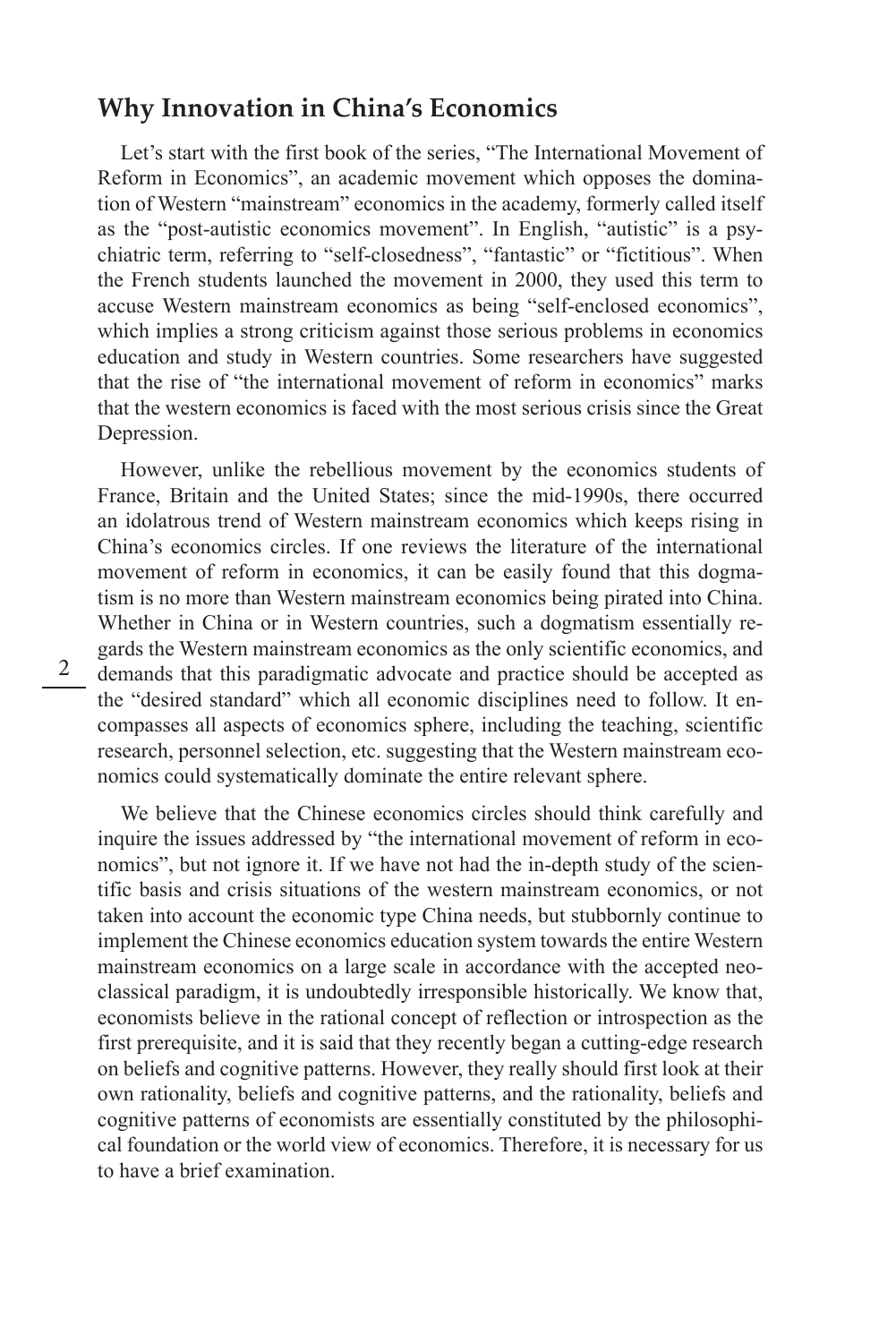It is hard for economists to deny the decisive influence of the philosophical basis on the paradigms of economics; accordingly William Stanley Jevons and Léon Walras are widely recognized as the pioneers of modern western mainstream neoclassical economics. However, as for the philosophical foundation of Western mainstream economics, Nicholas Georgescu-Roegen once wrote the famous words, "When Jevons and Walras started the foundation for modern economics, and one amazing revolution in physics swept the mechanistic dogma in the field of natural science and philosophy. Curiously, architects of 'effectiveness and selfish mechanics', or even the more recent model designers do not seemed to notice this decline timely". Currently, the Western mainstream economics still adhere to the mechanical reduction theory as the fundamental rationality – individualism – a balanced view of the world, and never go one step further. This old-fashioned view of the world has increasingly shown its serious flaws in dealing with the increasing complexity of the modern economic life.

Because it is based on the establishment of the above-mentioned mechanical, static and closed worldview, the Western mainstream economics considered the mathematical formalization of economics as a universal, or even the only scientific method, and therefore established an academic norm. However, examining its scientific and philosophical base, we will find that whether it is the assumption of the closed system or the standard of inner compatibility, the mathematical formalization of economics cannot guarantee its real relevance to mathematical methods because of its own shortcomings. The mathematical formalization of economics has largely driven economics away from the reality and away from the science increasingly, and this is because science cannot be divorced from reality. As for the point of view that Western mainstream economists believe the science of economics depends on mathematical formalization, French economists who support the economic reform movement pointed out that it is childish and ridiculous to link science and the use of mathematics, and it is a deception to limit the controversy on scientific status of economics in the issue of whether to use mathematical or not. (Edward Fullbrook, 2004).

Thus, for a long time, many economists including some Nobel Economics Prize winners had fierce criticism on the mathematical formalization attitude, because mathematical formalization is institutionalized in the economic circle in the West, it has become a chronic malady that cannot be eradicated. When talking about the issue in *Economics in the 20th Century: A Century of Lost Opportunity*, Geoffrey Hodgson once noted very pessimistically that the formalistic approach does not require knowledge of the history of economics, nor even need to understand the history of actual economics. Formalism is growing and self-reinforcing, just like bad money drives out good money. If economics were not dead, it is dying. Whether economics is left to rot or beyond cure, within the current framework of prevailing economic system, the hope for recovery is extremely slim (Geoffrey Hodgson, 1999).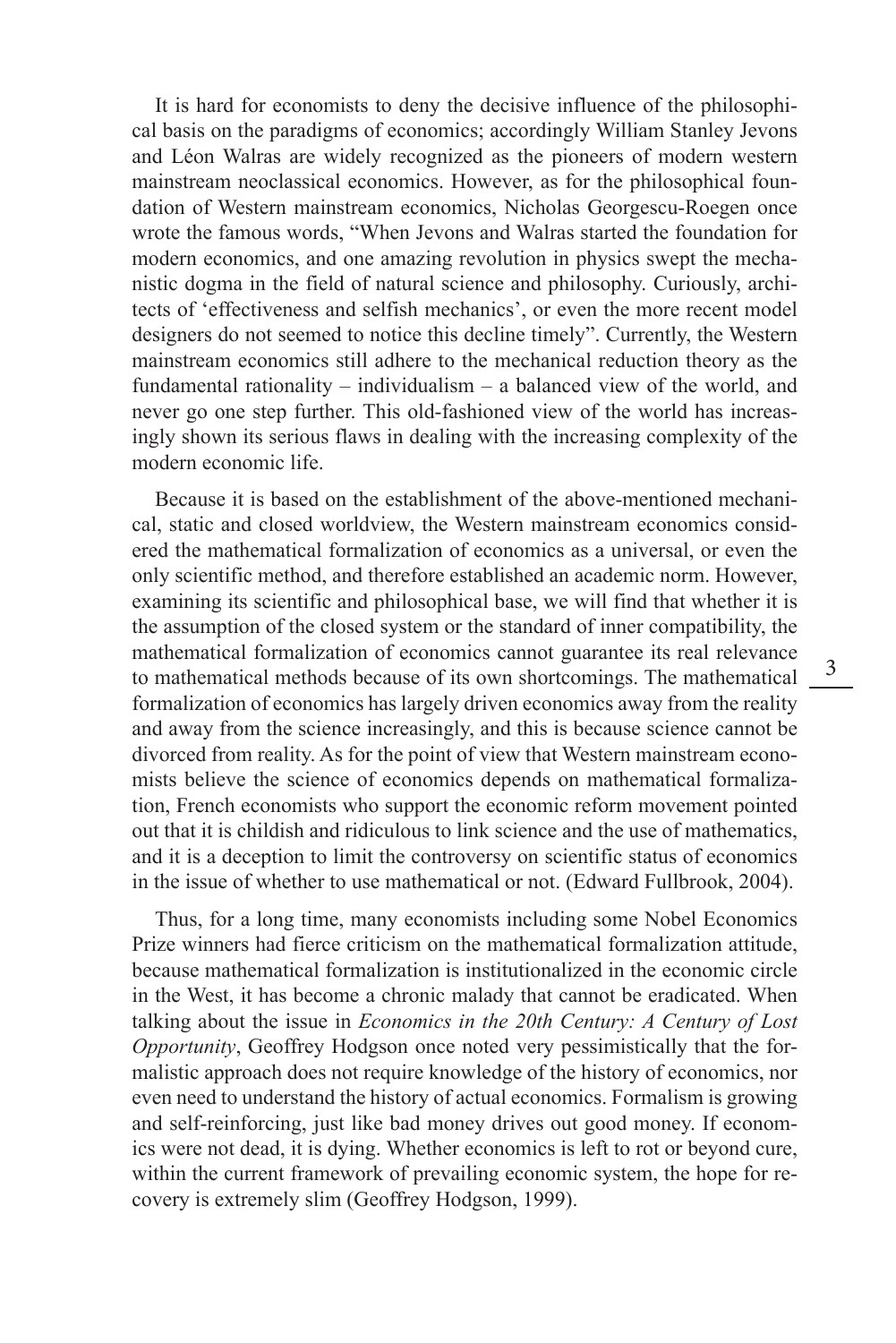However, if we look closely, we will find two very interesting phenomena. First of all, there are some defects or others in various study traditions of Western heterodox economics thought, its intuitive sense suits the new worldview of the modern natural science, and it also eliminates the scientific thinking of the mathematical formalism in understanding the nature. However, various schools of Western heterodox economics have also created a strong sectarianism in the long process of development, tending to overestimate themselves but to belittle others, or even having the dogmatism towards its own ideological traditions, such as Paul Davidson, the Post-Keynesian school representative, who asserted that *The General Theory of Employment, Interest and Money* by John Maynard Keynes is the only real alternative to the neo-classical theory. Second, the keen interests on economic issues from other disciplines in social science are being rapidly developed. Currently, many scholars of School of Business, Department of Sociology, and other departments or even institutions of the public policy are engaged in economic research, which is reality-oriented and public-oriented, and its excellent research is mainly found in the publications of School of Business, Technology Policy, Public Policy and International Relations, or published as a book, rare to be found in the authoritative *Journal of Economics* (Hodgson, 1999). However, studies on economic issues beyond economics faculties are often not recognized as a proper economics study by Western mainstream economics.

4

However, these economic studies beyond the Western mainstream economics, especially the study of evolutionary economics are, in fact, the components of the new paradigm of the evolutionary science, a potential tide widely surging in various disciplines of social science. The evolutionary social science is the trend in the future development of disciplines of social science, while the Western mainstream economics has been locked in the traditional paradigm of economics and cannot escape. Thus, it is not a disaster, but an opportunity for China's economics to be behind the West in the development of the old paradigm of Western mainstream economics, because the observation of the history of economic thought confirms the "allopatric speciation" in evolutionary biology: the formation and evolution of a new species will move away from regions of a huge number or being competitive of the original species, and a new economics is most likely to achieve a more complete development in outlying semi-edge areas where the original paradigm of economics is locked through the "punctuated equilibrium". In this case, it is a real case that China must have an in-depth study of economics of innovation in the following issues: how to avoid repeating the mistakes of Western mainstream economics, and absorb a useful gain from Western heterodox economics but avoid its sectarianism, while incorporating the economics studies in which the scientific community in Western society are engaged beyond economics faculties into our system of teaching and research in economics.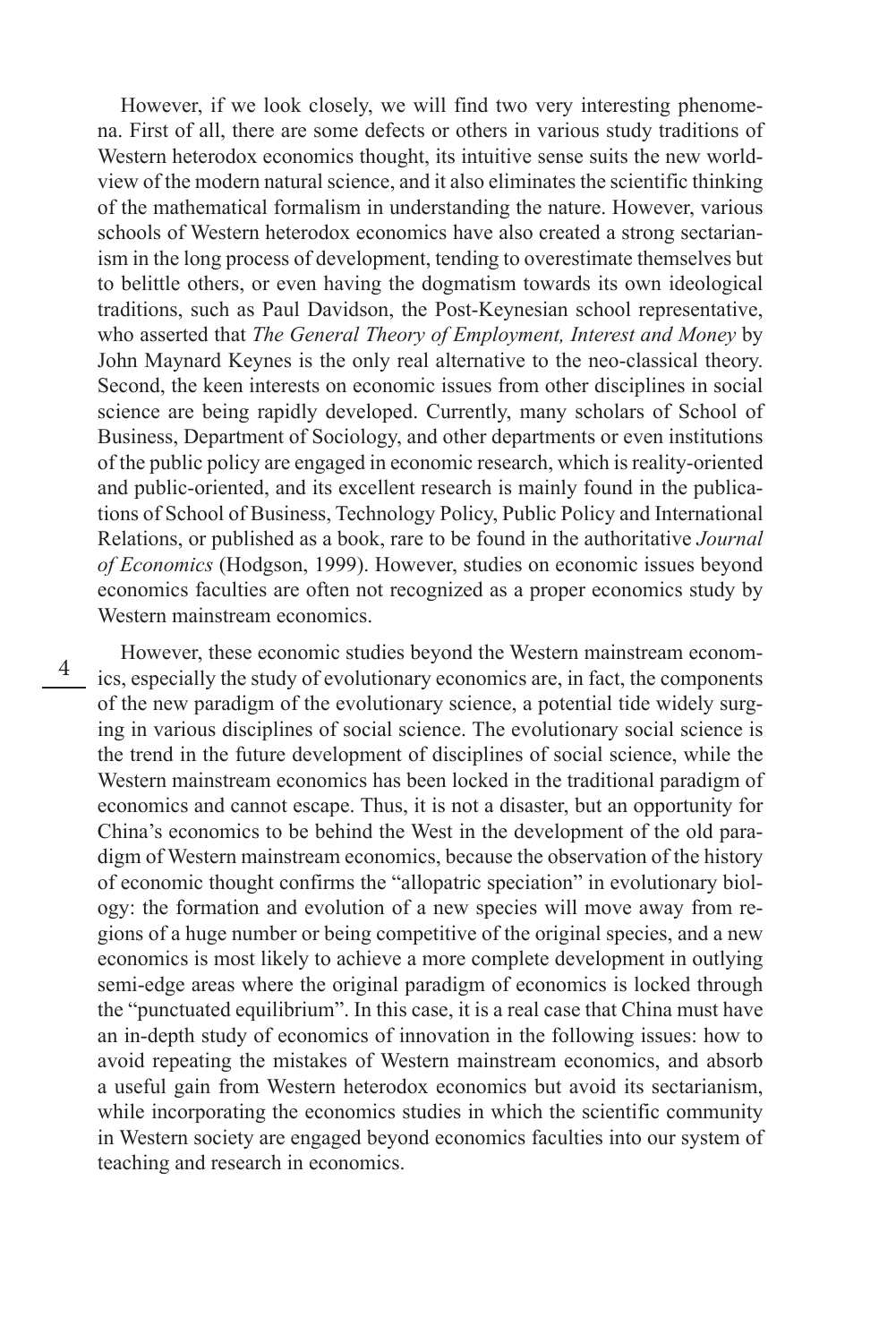However, China's independent innovation in economics did not just eventuate from observing the trend of Western social science development, but more from the awareness of The China question. At present, in less developed countries the theories of economic development still lags behind and as the world's largest developing country, China should make an important contribution to this in the process of achieving economic take-off. China has achieved remarkable success before entering the new century, but as alerted by many serious difficulties faced in the recent years, past success does not guarantee future to be the same, and currently we still do not have a deeper understanding of our past successes. Many serious difficulties we currently encounter suggest that, the economic development mode based on comparative advantage, relying on foreign investment and external demand, and lacking the effective protection of the national industry and the majority of workers cannot sustain, especially in the face of the challenge of the new techno-economic paradigm revolution, China's future economic development is still a major and pending issue of economic theories. With regard to solving these problems, the failure of "Washington Consensus" marks that there is a serious flaw in the western mainstream economics, and the current Western heterodox economics fails to cope with this challenge. In this case, China's economics has no other way but develop independent innovation based on the China question, and thus achieve the strategic objective of serving China's economic development.

# **The Significance of the History of Economics and the Independent Innovation of Chinese Economics**

The main objective of the independent innovation of Chinese economics is to solve the China question, and to develop the new paradigm of evolutionary science. In this case, we must always keep acute problem awareness in mind. However, whether we can raise the special and specific, but original theoretical propositions on the China question as well as find a strong and creative answer through the evolution of a new paradigm of scientific development, depend on the profound subsidiary awareness obtained by Chinese scholars through a variety of ways imperceptibly. The subsidiary awareness is what Michael Polanyi called the tacit knowledge inherited from the scientific tradition or cultural traditions. Therefore, the question is what types of subsidiary awareness does Chinese economics need for independent innovation? First of all, as for the less developed countries, since they encountered some important theoretical propositions quite different from the developed economies, the subsidiary awareness generalized by the contemporary and historical experiences and theories on the historic transformation from the less developed economies to the developed economies is essential. Second, the new paradigm of evolution is in some way behind the modern natural sciences in economics, or even in the whole social sciences, and therefore, absorbing nutrients from a wide range of philosophy and modern natural sciences became the basic precondition of the independent innovation in Chinese economics. Finally, the evolution of a new paradigm of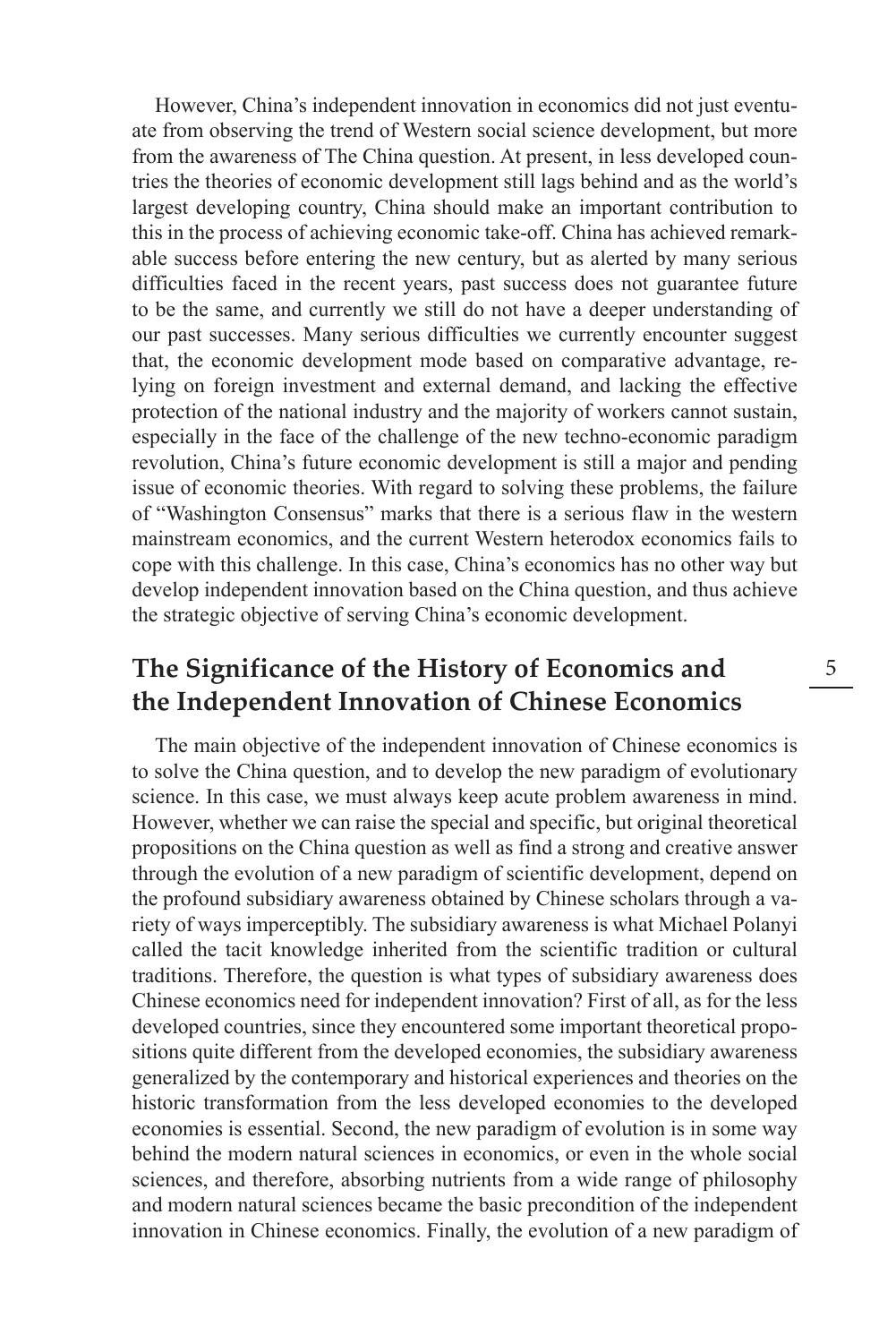science has affulent pioneering thoughts in the history of Western economic thought, and it has also some amazing similarity with Chinese philosophical tradition (Jia Genliang, 2004). Therefore, it has become a basic theoretical work in the independent innovation efforts of Chinese economics to give answers on the issue of the creative transformation in the subsidiary awareness extracted from the knowledge of history of thought with a new vision.

With the above-mentioned subsidiary awareness, studies on the history of economic thought will undoubtedly provide an important source of inspiration for the innovation of economics, and it is especially true nowadays when the new paradigm of the evolution science is unfolding in economics. The history of scientific development tells us that at the critical moment when a crisis occur a revolution of paradigm brews in a discipline, it is essential to reflect the history of the discipline itself. Thus, the famous physicist Jules Henri Poincaré wrote between the early 19th century and the 20th century when the revolution in physics occurred, "in order to foresee the future of mathematics, the correct approach was to study its history and status quo."

Similarly, if we do not know the history of economic thought, we will not know where to inject the innovation. George Lennox Sharman Shackle, the economist influenced by Austrian economics, said it well: "The theorists of creation need ruthless self-confidence. They must overthrow the understanding of hundreds of people, and their first instinct is to resist and counterattack. However, the reconstruction of the theory should inevitably use many of the old material. The sincerity about the theory of the past is not only respectable, but essential. The invention without the reference to the tradition will be very difficult" (Hodgson, 2008). Well, in terms of the independent innovation of China's economics, what significance does the history of Western economic thought have?

First, it helps to develop pluralistic thinking in economics, and hinders the dominance of the Western mainstream economics. Pluralism in economics is one of the core aims of the "International Movement of Economics Reform", which advocates the formation of intellectual pluralism pattern within the internal economics, promote competition among different approaches, theories and paradigms on an equal basis, and oppose the dominance of Western mainstream economics. The so-called pluralism in economics is, in Uskali Mäki's words, "a world with more than one theory" (Uskali Mäki, 2005): the objective world is exclusively unique, but it is composed of numerous things, complex evolution and uncertain future, and therefore, since observers have different angles, the world will demonstrate its diversity, and the interpretation will also possess diversified, mistakable and deficient features. In accordance with this view of pluralism in economics, the simple and static study paradigm of the Western mainstream economics is fundamentally flawed. Nonetheless, it is still a method to study the real world. The independent innovation of Chinese economics does not deny its value, but commits itself to the development of a more complex and dynamic new paradigm of evolutionary science.

6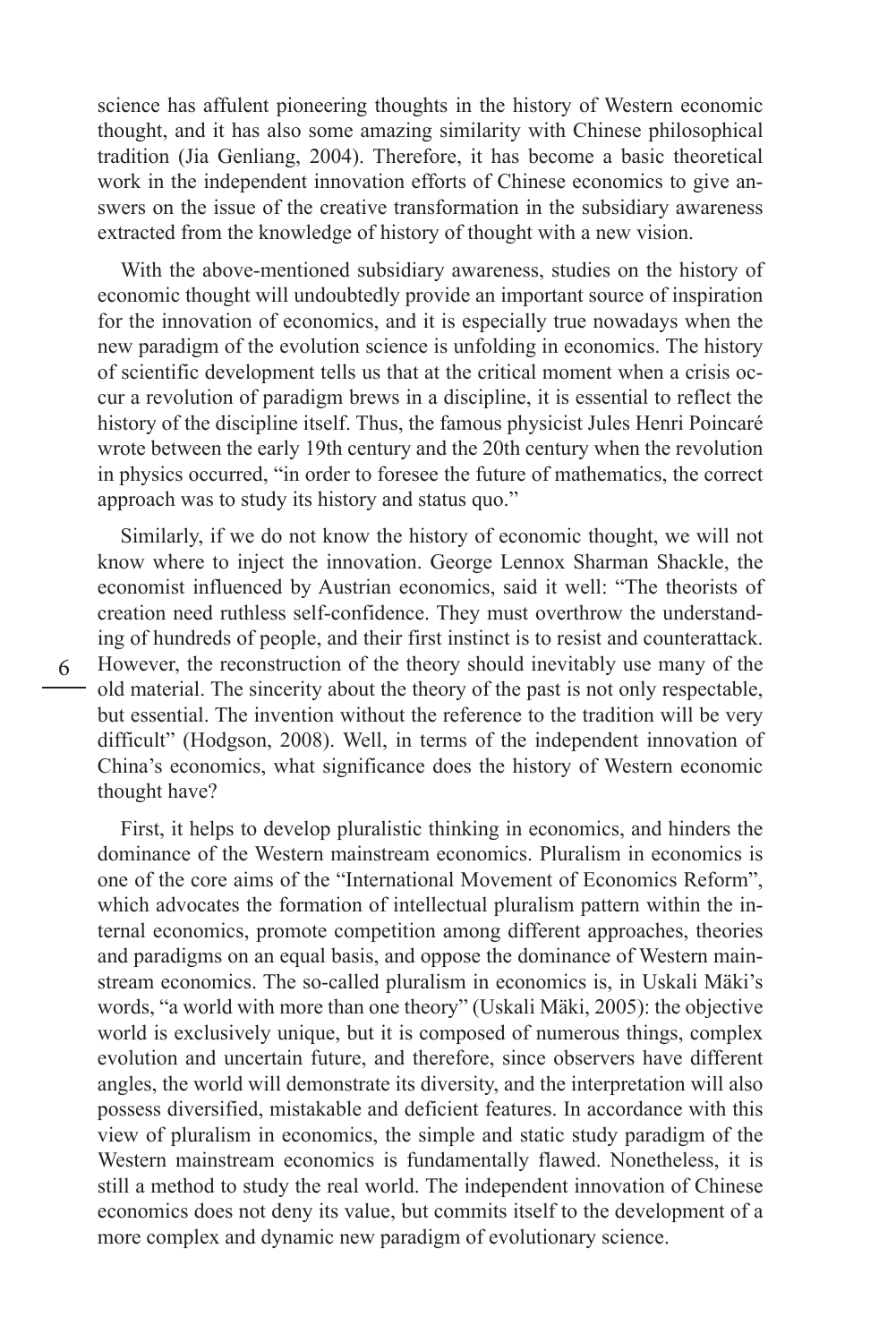The study of the history of Western economic thought can provide a wide field of view for such kind of pluralistic thinking. There is a basic fact in the history of development of economic thought: There has always been different research traditions within economics, and even within the same study tradition, there are different study methods and paradigms; Moreover, mainstream and non-mainstream are not static in their status, a heretic trend in a country or in a certain historical period is likely to become a mainstream doctrine in another country or in another historical period. For example, while the classical political economics and neoclassical economics dominating the development of British economics, the German Historical School and the old American school were once the mainstream economics of Germany and the United States between 1840 and 1940 and in the early 20th century respectively. On the other hand, the mainstream neoclassical economics earned the mainstream status in the United States and Continental Europe only after World War II, but was still rejected by a number of Western heterodox schools.

Ignoring these basic facts in the history of economic thought, our economists had once popularized the dogmatic point of view that "there is only one economics" assuming the principles of economics to be unitary and unified, economics should not have national differences, meaning that there is only one real economics in the world, the "modern economics" represented by the neoclassical mainstream economics. Even there is a famous economist who argues that the theories of the mainstream and non-mainstream economics are the same, since both the current mainstream economics, and the most basic theory of economics still advocates the general equilibrium theory, or known as the modern concept of general equilibrium theory by Gérard Debreu. It has a very solid foundation, and there is no other set of logic developed to replace it, but to supplement, amend and develop on its basis (Jia Genliang, 2006). These views are clearly untenable, and invalidate the need for the independent innovation of China's economics. As for the status quo, the study of the history of economic thought has to assume the fundamental function of emancipating the mind.

Secondly, according to research report published by Gulbenkian Commission on the Restructuring of the Social Sciences, " The conceptual framework offered by evolutionary complex systems as developed by the natural science presents to the social sciences a coherent set of ideas that matches long standing views in the social sciences, " (quoted from Wallerstein, 1997), we believe that the evolutionary thought in the history of Western economic thought is the most abundant in the history of Western social sciences, and the study of the history of economic thought can make three fundamental contributions to the development of the new paradigm of evolutionary science in economics, and even in social sciences as a whole: To provide essential supplies; to provide historical experiences and lessons for the success in theoretical innovation; to provide new ideas and sources of inspiration for important theoretical issues which is not well attended or even neglected in the current development, thus new theories can be built upon the solid foundation of the history of thought.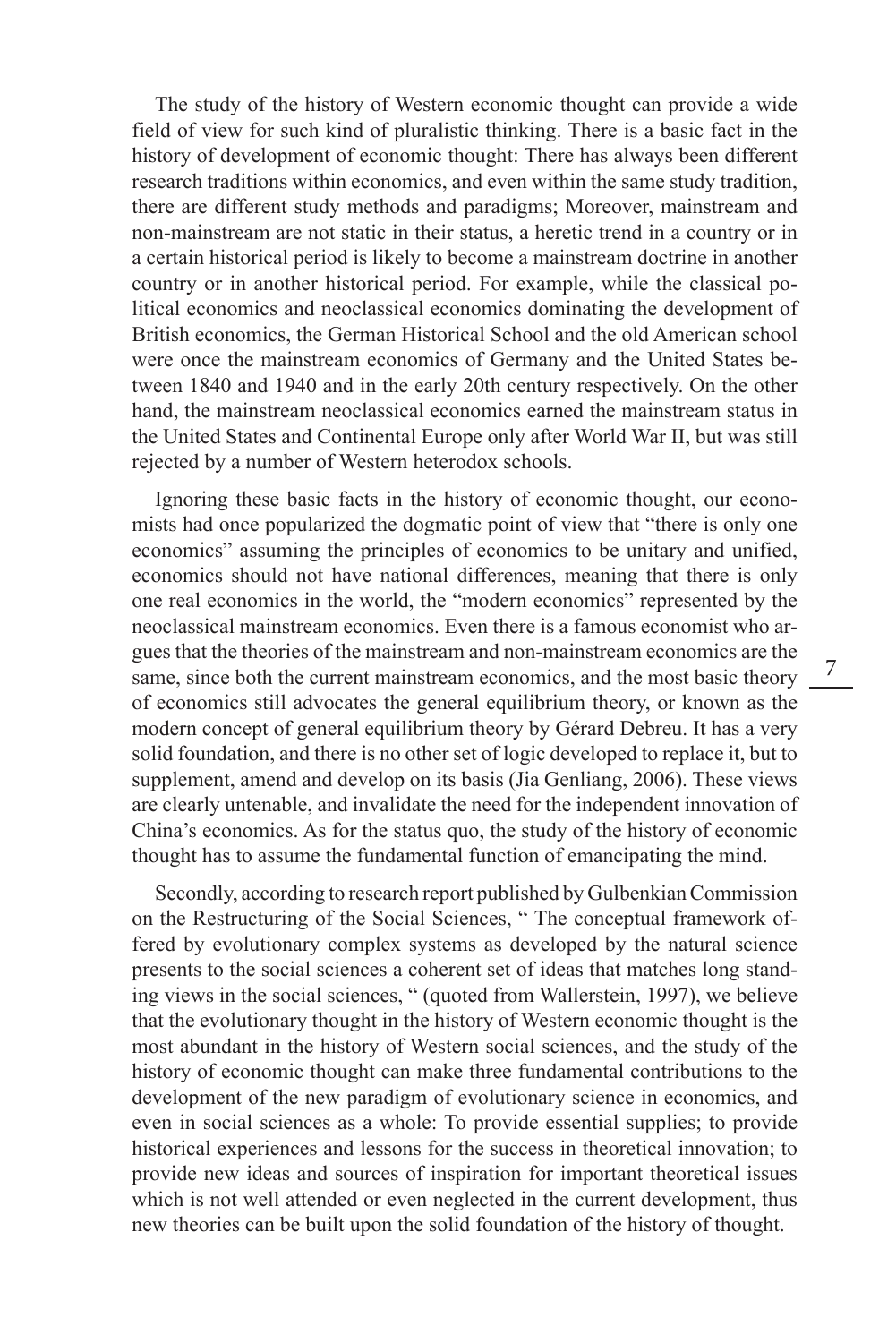In the history of Western economic thought, pioneer ideas in evolutionary economics can be traced back to philosophy and economics in the Renaissance period, including historical school and Marxist economics, but the modern evolutionary economics is the product of Darwinian revolution. Affected by the Darwinian revolution, in his classic essay "*Why is Economics not an Evolutionary Science?*" in 1898, Thorstein Veblen created the term "evolutionary economics". Moreover, he proposed an ambitious research program, trying to turn economics into an evolutionary social science. Between the late 19th century and World War I, the evolutionary thought was quite popular in the economic circles, and Alfred Marshall once wrote that: "The Mecca of the economist lies in economic biology rather than in economic dynamics" (Alfred Marshall, 1897). However, as the development of the evolutionary doctrine fell into its "dark age" between the early 20th century and 1940s, the evolutionary paradigm in economics was ignored and was no longer popular after the 1920s. After World War II, as the neo-classical economics became increasingly dominant in the western economic circles, the evolutionary paradigm in economics was caught in a state of silence. Only after the 1980s, the evolutionary economics began to revive. Currently, the concept of evolution has become such a popular term in economics that the evolutionary game theory and economic theory of complex systems are claiming to be part of the evolutionary paradigm in economics.

However, according to modern cosmology of open systems and the specific nature of social sciences, evolutionary game theory and economic theory of complex systems cannot be classified under evolutionary economics, and they also do not belong to the early attempts and try its early pioneer thought of the new paradigm of evolutionary science in the history of Western economic thought. From this perspective, the study of the history of Western economic thought is the basic approach to the insight into the future development of economics, and the evolutionary economics in particular. Because Thorstein Veblen had provided one of the earliest and most profound Darwinian explanations of the evolution of the society – economic system, Geoffrey Hodgson has pointed out: "in order to reconstruct the development of institutional economics, and avoid redundant discovery in science, we had to make backtrack in large span of time, revisiting the controversies that occurred on evolution in 19th century and early 20th century, and revisit the intelligence world of Charles Sanders Peirce, William James, Thorstein Veblen and John R. Commons, and discovered that what we want to say has been much talked about in the past" (Geoffrey M. Hodgson, 2005).

Because rich ideas were created on evolutionary thought in the history of Western economic thought, for future development of the new paradigm of the evolutionary science, revisiting the history of Western economic thought has become a fundamental theoretical work. If we review the two books by Geoffrey M. Hodgson on the history of economic thought published recently (i.e., *How Economics Forgot History: The Problem of Historical Specificity in*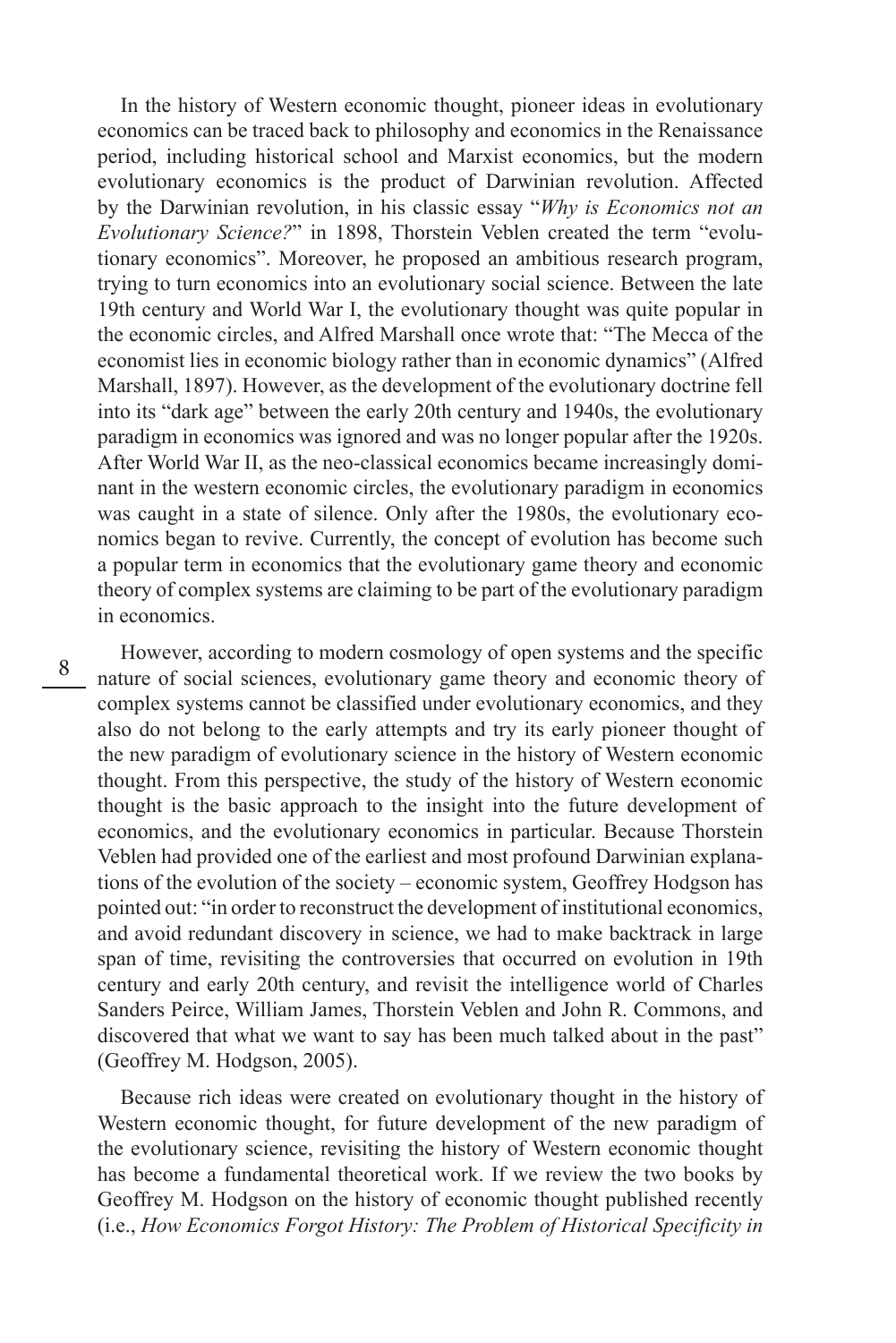*Social Science* in 2001 and *The Evolution of Institutional Economics: Agency, Structure and Darwinism in American Institutionalism* in 2004), we can conclude that these works include the following three basic constructive roles on the development of the new paradigm of the evolutionary science.

Firstly, as Hodgson pointed out in the preface of his book in 2004, the purpose of studying the history of economic thought "is to regain materials from the past and to build something new." For example, issues about the relationship between activity and structure have not been completely resolved yet in current economics or even in social sciences as a whole. Hodgson believes that the answer to some of the unresolved issues seems to be found mainly in some American literature (basically from the 1890s to the 1920s), and it will give us valuable intellectual inspiration and guidance to re-examine these literature, which is probably the motive that Hodgson conducted specific study on agency, structure and Darwinism in American institutionalism.

Secondly, the study on the history of economic thought can provide valuable experiences and lessons for the new development of the evolutionary paradigm in order to avoid detours. For example, through his study on the history of thought of American institutionalism, Hodgson reveals why the old American institutionalism deviated from its original Darwinian vision in its later development, the lesson of which is still worth pondering and drawing today.

Thirdly, the study on the history of economic thought can discover important theoretical issues which are not well attended or are neglected in the current development of the new paradigm of evolutionary science. For example, situational and context-specific theories and methods (historically specific issues) were just being taken seriously in the past few years, which had in fact been recognized by Karl Marx and other German historical scholars as early as in the 1840s, and had once become the central issue of the theory in the past hundred years. Hodgson's book in 2001 will undoubtedly promote the evolutionary economists to pay more attention to this important theoretic issue, and learn many lessons from studying the history of thought as well.

The last but most important issue of the study on the history of economic thought on Chinese economic innovation is: To explore policy tools, institutional measures and the "development strategy" the current developed countries took when they were in a poor status, so as to achieve the goal of getting rich; as the foundation of these policy tools, institutional measures and "development strategy", how the economics proceeded discussion; in the era of economic globalization and the revolution in information, are still valid. Through this study, the history of economic thought can provide a reference to solving the China question directly. In this regard, Xiazhun Zhang, a development economist at the University of Cambridge and Norwegian economist Erik S. Reiner had made outstanding contributions, in which their study on how the developed countries were developing in the history had posed a serious challenge to western mainstream economic theory and to "Washington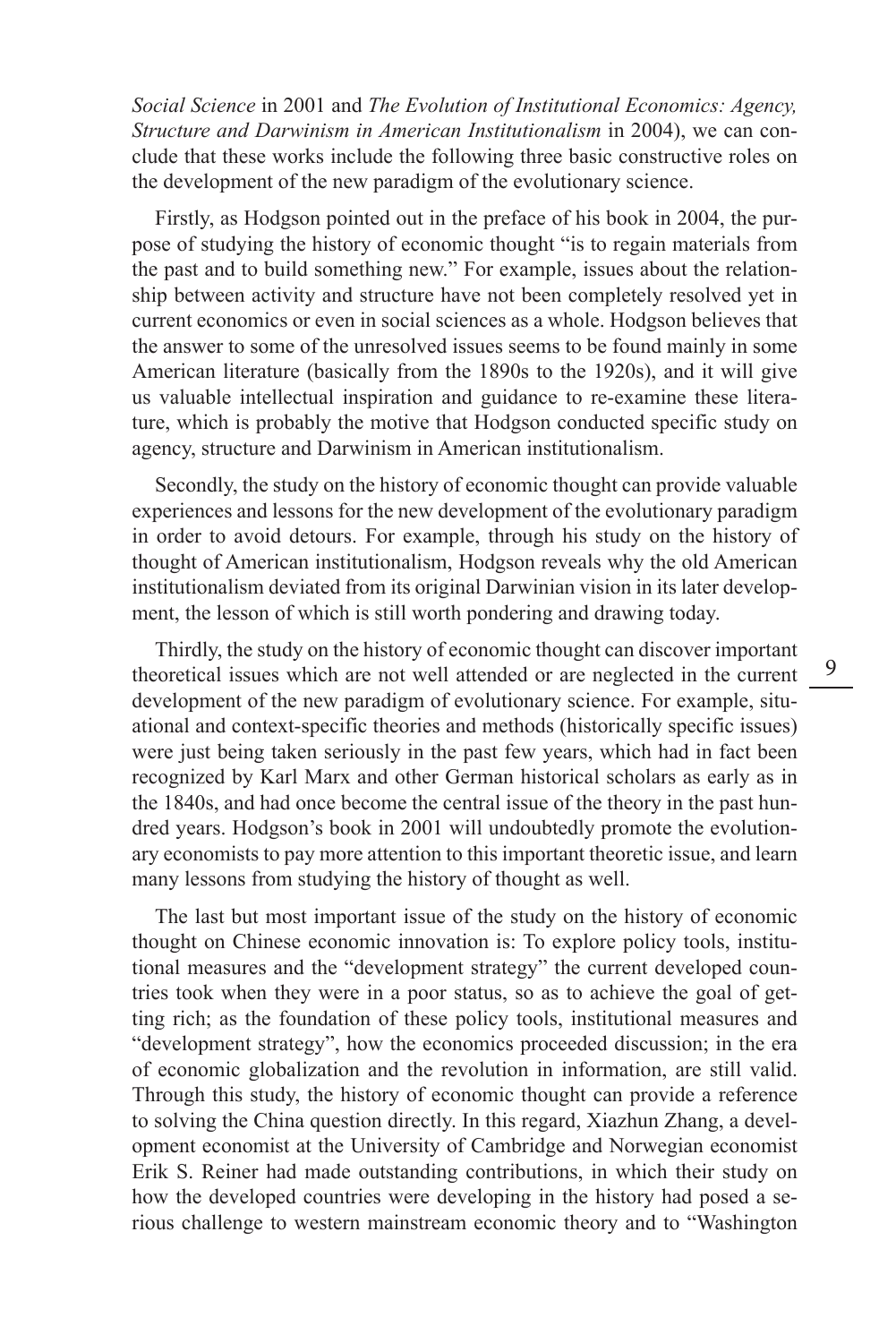Consensus", providing an alternative idea for developing countries to devise a development strategy.

Through the in-depth study of the history of Western economic thought, economists, especially represented by Erik S. Reinert, proposed the "knowledge and production-based alternative economics of canons" (Erik S. Reinert, Jia Genliang, 2007), which had been existing in the economic thought of mercantilism, American School, the German Historical School, American institutionalism and Schumpeterian economics, and has been extended to the modern times since the Renaissance. This is an economics which considers production, knowledge, innovation, collaboration, thus increasing returns and the consequently institutional change as the core mechanism of the economic development. The reason that the United Kingdom, Germany, the United States, Japan and South Korea have been rising is because they accepted the basic rule of the alternative economics of canons when they were in a poor status. Now, it can still provide an important theoretical and historical experience of thought for us in building an innovative country, and provide an important source of ideas for the innovation of Chinese economics as well, which constitutes an important part of the study of the so-called "New History of Economic Thought".

# **Preliminary Ideas for the Study of the "New History of Economic Thought"**

Since the study of the history of economic thought has very important significance to the Chinese economic innovation, how do we engage in this study? We believe that, according to the two main goals of the independent innovation in Chinese economics, we are faced with two new tasks in the study of the history of Western economic thought. The first task is to rethink the architecture and the evolution of the history of Western economic thought from a philosophical basis and in accordance with the modern cosmology, sorting out the history of evolution in economic thought and making new exposition. This can only be done by having a profound insight to the essence of the modern cosmology and to its embodiment in the new paradigm of social science on the philosophical basis. Generally speaking, in stark contrast to the Newtonian time-reversible typological thinking, static, atomistic, closed worldview and mechanical determinism, the modern cosmology is characterized by the Darwinian time-irreversible, population thinking, dynamic, organic, open and uncertain worldview. However, the current education of economics cannot meet the study needs of this "new history of economic thought", and therefore, the "new history of economic thought" itself must bring up a large number of well-trained economists from a philosophical basis, especially the philosophy of social science in the latest progress.

However, the relationship between the history of economic thought itself and the modern cosmology is definitely not in a passive position and studying the history of economic thought has roles of initiative inspiration and

#### 10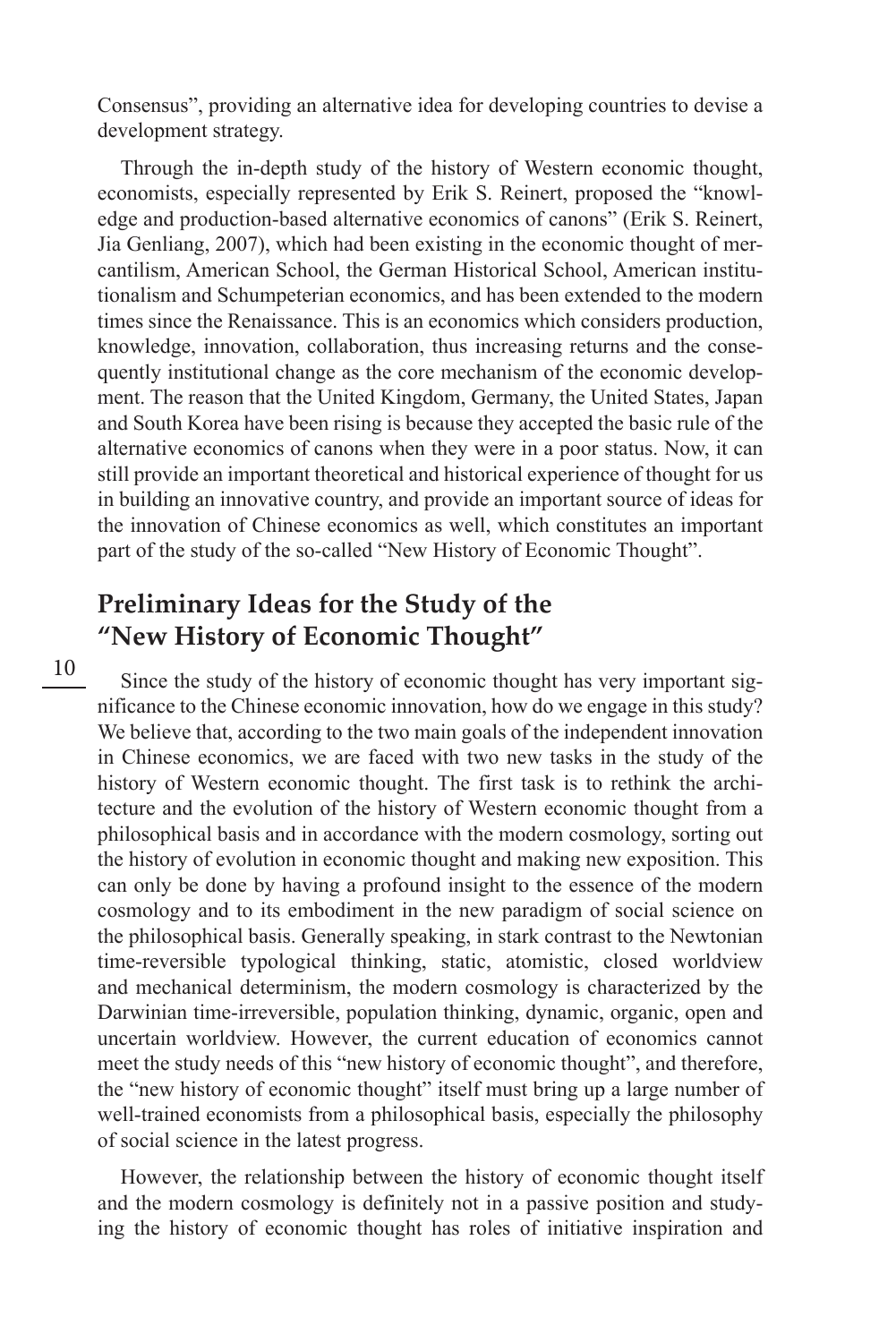promotion in understanding the embodiment of the modern cosmology in the new paradigm of evolutionary social sciences. The reason is that, as the Nobel Prize winner Ilya Prigogine has sharply pointed out, the classic (natural) science does not recognize the evolution and diversity of nature; the modern cosmology was born in the great revolution in biology in the second half of the 19th century and in physics in the late 19th century and the early 20th century, while the revolution of complexity in the natural sciences further enriched this new cosmology in the second half of 20th century. However, if we have some basic knowledge of this modern cosmology, we will find that the modern evolutionary economics, by the intuitive sense of many western pioneers in the history of economic thought, is somehow consistent with the cosmology provided by modern natural science, and the theoretical work has simple elements of modern cosmology. We can even say that they have some ideas of modern cosmology pioneers.

It is because of these reasons, when we re-determine the direction of development of the modern economics in accordance with the new paradigm of the evolutionary science, the history of economic thought must be rewritten. For example, as the revolution of the complexity in natural sciences was accepted by some economists, they took a new vision to re-examine the history of economic thought, which is illustrated by the fact that in 1998 the History of Economic Thought Society of the United States had a special discussion on the complexity theory in the history of economic thought, and published a book (David Colander, ed., 2000). According to the study of these scholars, when we look through the lens of complexity theory, some economists who had originally high position in the history of economic thought, such as David Ricardo, had their status greatly declined, and scholars who were neglected or not even being considered as economists, such as Charles Babbage quickly rose from obscurity to a prominent position. David Colander, the chief editor of this book also pointed out that in the history of economic thought the most interesting stories about the view of complexity have something to do with the heretical economists, many of whom have some ideas approaching to the conception of complexity. In fact, the heretical economists David Colander talked about here are basically what we call pioneers of the evolutionary economics. However, compared to the rich evolutionary thought in the history of Western economic thought, we can only get a very partial understanding at most by observing the history of economic thought according to the complexity theory.

However, if we re-observe the history of Western economic thought by modern cosmology, we will find that since the Renaissance, there had been two very different economics study traditions in the history of Western economic thought: One is the study tradition dated from Mercantilism, American School, the German Historical School, Schumpeterian economics and even Marxist economics until the modern evolutionary economics, while the other is the one dated from physiocratism, David Ricardo, "vulgar economics" and Marginal Revolution, etc. until the modern neoclassical economics. The former tradition

11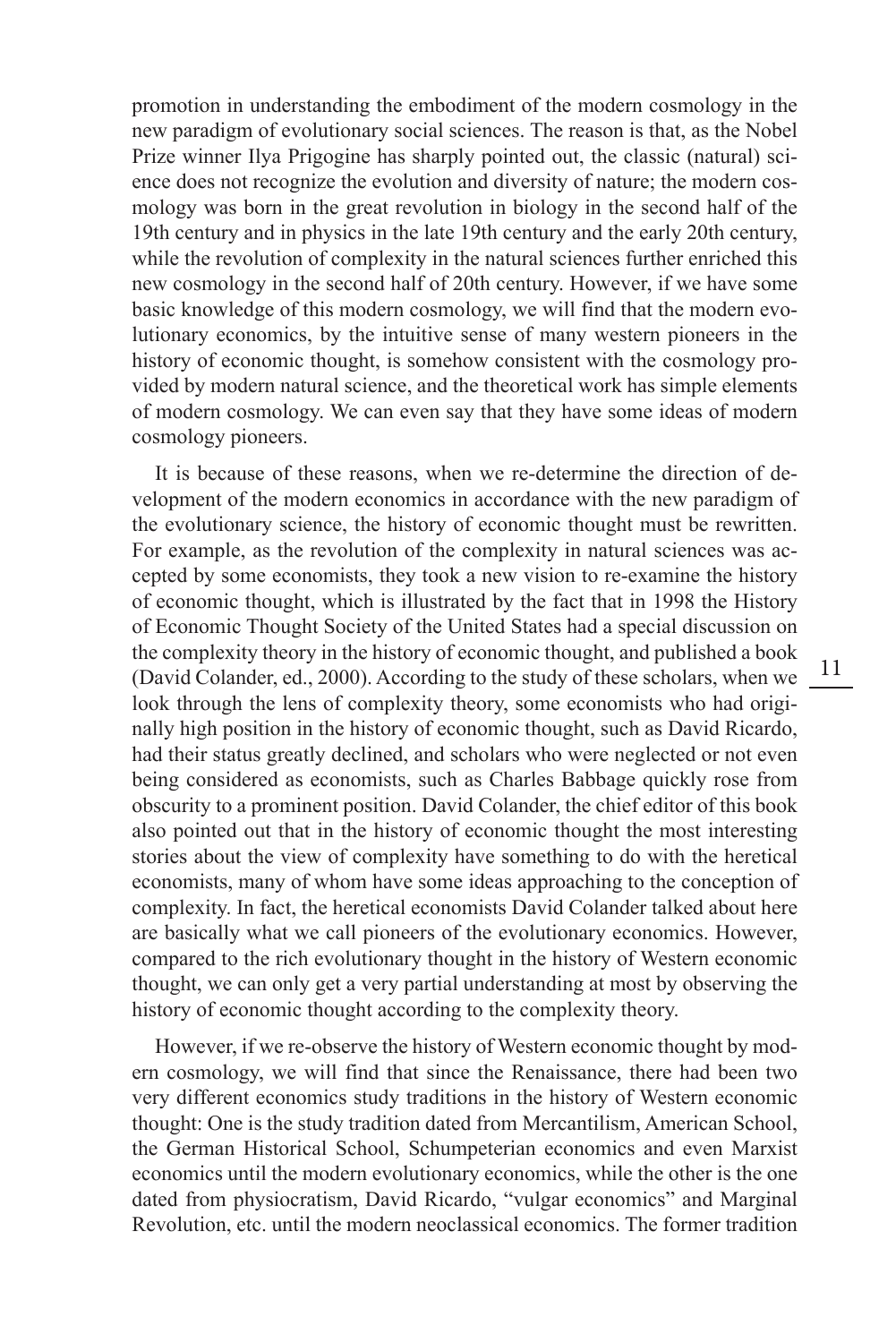is, in the eyes of the Western mainstream economists, the heretic and subjected to denigration, while the latter is regarded as orthodox and respected. However, if the study is from the perspective of the "new history of economic thought," we'll come to an exact opposite view: The heretical economics study tradition in the eyes of the Western mainstream economists represents the future of economics. Therefore, the first important task for the "new history of economic thought" to re-sort the history of economic thought following these revolutionary ideas, providing an ideological source for the independent innovation of China's economics. For example, in the economic system of some very important economists, such as Adam Smith, Karl Marx and Alfred Marshall, these two study traditions coexist. However, the current textbook on the history of economic thought neglected seriously, or even completely the economic evolution ideas of these economists, and did not discuss them at all. Therefore, if we rethink of and further explain the theoretical system of these economists according to two major study traditions in economics, we can obtain important innovative results from the study of the history of economic thought.

What we discussed above is the first task for the study of the "new history of economic thought". Therefore, what is the second task for the study raised by the independent innovation in Chinese economics? We have already pointed out, for the independent innovation in Chinese economics, the significance of studying the history of economic thought is that, it can solve the China question and propose special and specific theoretical propositions to support subsidiary awareness. Therefore, the second task raised by the "new history of economic thought" is to take the awareness of the China question as the core, studying the relevant history of economic thought on the successfully historic transformation of the current developed countries from an underdeveloped economy to a developed economy, studying the relevant history of economic thought on the successful settlement of challenges similar to the ones we facing currently in the development process; combining with the technology revolution of information and communication, China's national conditions and major changes in the international environment in which our country is facing, studying to what extent these historical economic thoughts are still valid; studying whether these economic thoughts need to be discarded, or corrected and developed under the new conditions. Through these studies, the discipline of the history of economic thought can provide important subsidiary awareness for solving the China question.

To achieve this goal, the scope of studying the history of economic thought must be expanded. In addition to the study of the history of economics or the history of economic thought, both of which are comparatively systematic, we must also study the "history of economic policy thought" in combining the history of economics and the "history of economic policy". The history of economics and the "history of economic policy" do not belong to the scope of the history of thought, but there is no reason for us to exclude the "history of economic policy thought" from the study of the history of economic thought.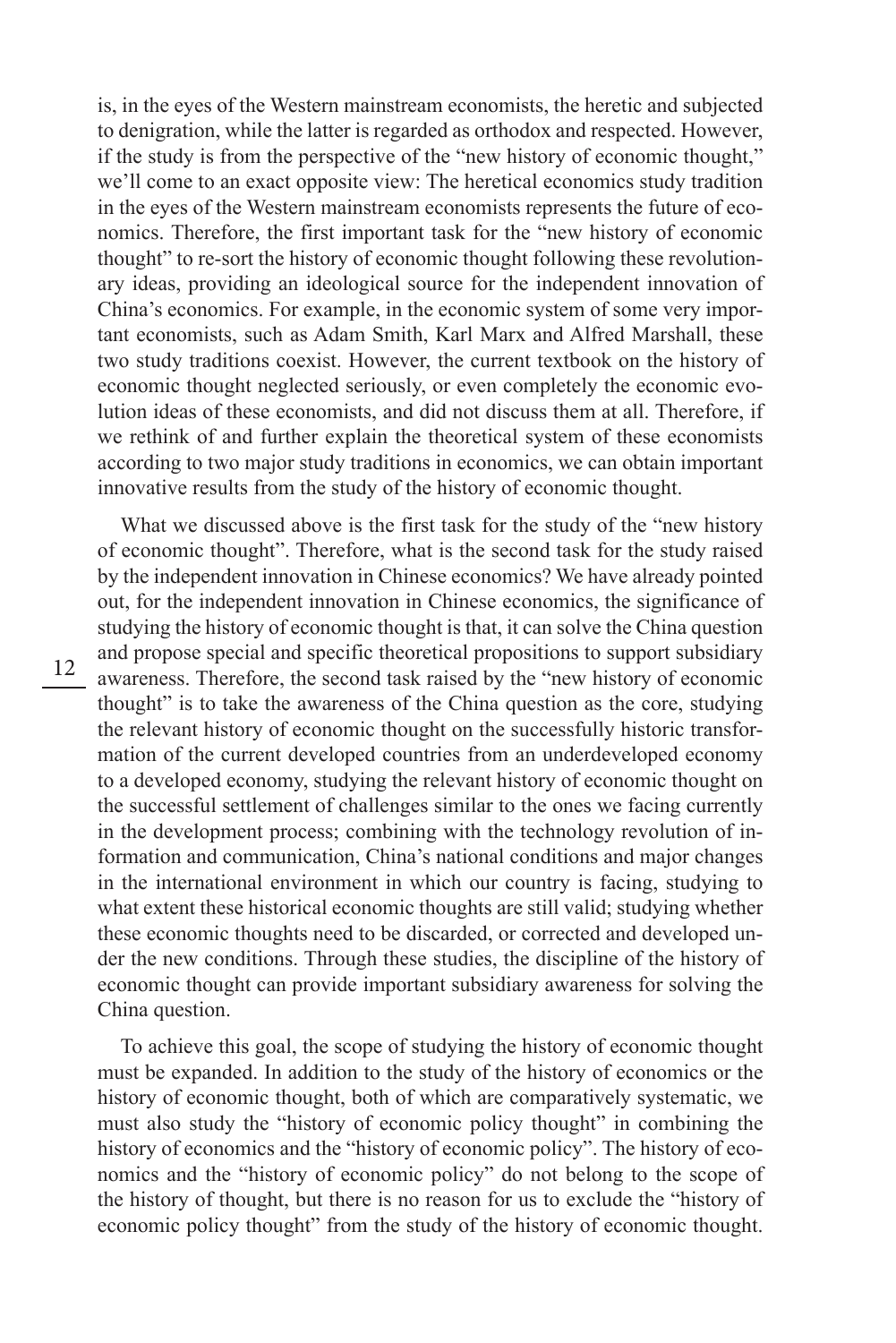However, the current focus of the study of the history of economic thought is on the history of economics as a system, with the emphasis on the abstract economic theory based on the particular assumption while ignoring those economic thought of lower abstraction, which are based on practical observation and historical experience, and which sometimes may not be regarded as an economic theory. Particularly, we tend to ignore those economic thought which had once had a significant and practical influence on economic policies and economic management but was not a system, or even the ones to be summarized. However, when facing with very difficult major problems in the process of catching up with the developed countries, and trying to seek to learn from the solutions of developed countries at a similar stage of development, the underdeveloped countries need in particular, the latter two types of study which are ignored or even not existed in the current study of the history of economic thought. It is because of this reason, the economic theory based on practical observation and historical experience, together with the "history of economic policy thought", constitute the important content of studying the "new history of economic thought".

Due to space limitations, we only take *The Great Transformation: The Political and Economic Origins of Our Time* (1944) by Karl Polanyi as an example to illustrate the importance of the economic theory based on practical observation and historical experience. With its emphasis on the economy in Western Europe, the book by Karl Polanyi analyzes the process of how the socio-economic status in which the market was severely regulated in the 18th century, transformed into the uncontrolled market economy in the 19th century, and then how it transformed into one in which the market economy was constrained and the state intervention was implemented. The latter transformation is referred to as the "great transformation". Based on the history of Western economics from the 19th century to the 1940s, Karl Polanyi proposed a theory: … a self-adjusting market implied a stark utopia. Such an institution could not exist for any length of time without annihilating the human and the natural substance of society; it would have physically destroyed man and transformed his surroundings into a wilderness. Therefore, the society is bound to take measures to protect itself. From the date of birth of the self-adjusting market system, the social security will inevitably become its accompaniment."The social history in the 19th century is the result of a double movement": On the one hand, market expansion extended around the world, and the number of goods involved grew to an incredible size; but on the other hand, at the same time there is a backlash with the purpose of fighting against the harmful effects of the market economy. Karl Polanyi noted that social protection which avoids the inherent risk of self-adjusting market system is the most inclusive characteristics in the history of this era.

However, despite the free market and social protection go hand in hand, the trade-off between these two forces has presented as a long-term cyclical movement: If the laissez-faire movement ignores the polarization, unemployment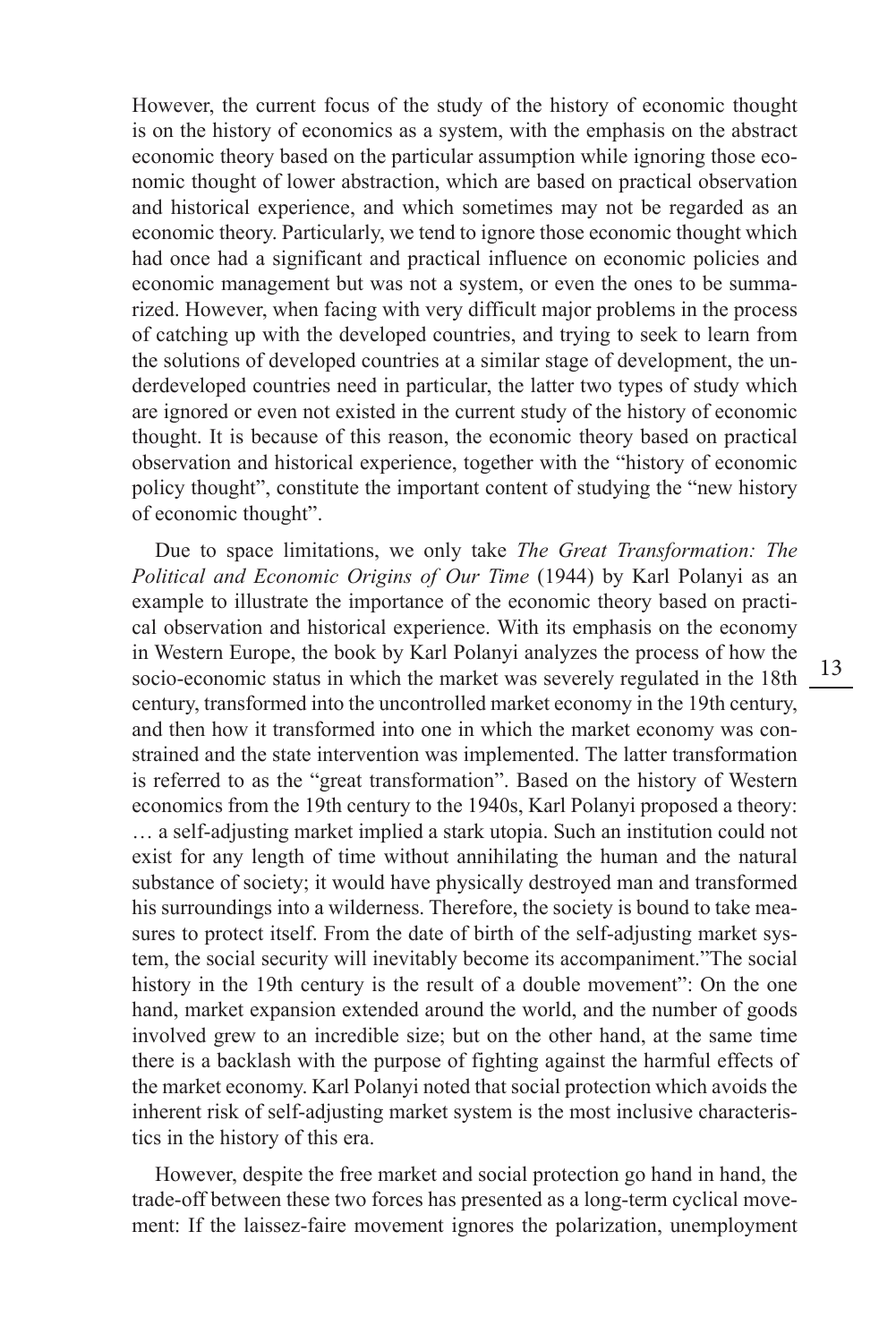and the state of social unrest it has caused, it will eventually and necessarily trigger a countermovement of social protection in order to counter its serious harms. Especially when a state goes further with the free-market economy, the recoil of the society will be more powerful. However, as Karl Polanyi pointed out that any measures taken will harm the self-adjustment of social market, destroy the organization of industrial life and therefore harm the society in another way. Karl Polanyi's implication is that such long-term "double movement" of free market and social security has not been able to maintain a nonpendulum balance, and sometimes it can even lead to major social disaster. For example, as the reaction to the laissez-faire movement in the late 19th century, the different intensity of reversal social protection campaign produced four different types of society, namely welfare state, Soviet socialism, German fascism and South-eastern Asian developmental state, in which the fascism caused unprecedented disaster for the human beings and society.

The famous book by Karl Polanyi is "unknown" in the history of Western economic thought, but his theory mentioned above (we can call it theory of socioeconomic history) provided a sharp scalpel for us to understand various theories of economics from the 19th century to the 20th century, as well as a profound insight into recognizing serious socioeconomic problems contemporary China is facing. In commemoration of the 30th anniversary of reform and opening up, we can clearly see that China is currently in a turning point far more serious than the social protection emphasized in Karl Polanyi's "double movement". Serious social polarization, domestic demand not started for a dozen years, failure in health care and social security reform, immoral behaviour of the market (such as 2008 Chinese milk scandal and a series of events), "three rural issues", and the destruction of resources, environment and ecology, as well as a large part of the Chinese economy controlled by foreign investors, etc., all of which suggests that a "great transformation" is needed in China's reform and opening up in the future.

Consistent with Karl Polanyi's "great transformation", if China's reform and opening up is placed under the international backdrop of periodic alternation between free trade and trade protection (state intervention) in the history of economic thought, we can also observe that, since the rise in the 1970s, the neo-liberalism had its development momentum decayed when entering the new century, since when the pendulum of periodic alternation began to swing to state intervention and the protection of national industry in the developing world (Jia Genliang, Huang Yanghua, 2008). Currently, the process of economic globalization has come to a halt, and the collapse of the Doha Development Round Negotiations and the outbreak of the U.S. economic crisis is an important signal that the process of economic globalization may reverse. The core of our current great transformation is to curb the devastating effects of the free market economy and to put Chinese economic reform back on the healthy track of the independence and prosperity through a series of institutional construction and policy measures such as social protection, protection of national industry

14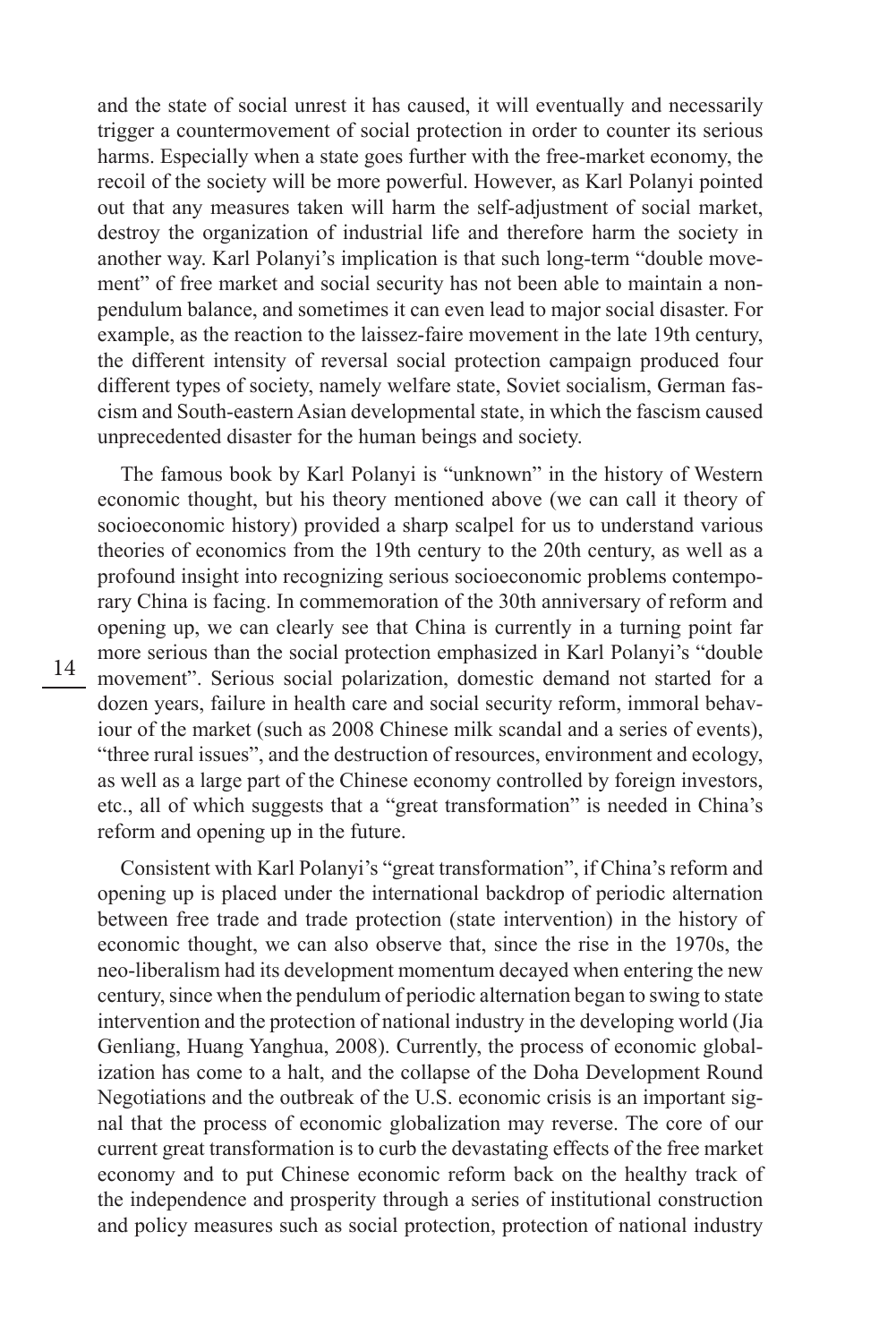and environmental protection, etc. However, our mainstream media still propagandizes the clichés of the so-called "firmly adhering to the market-oriented reforms" by the agent of neo-liberalism in China, and one of the important reasons is the lack of knowledge of the history of economic thought, especially not understanding the results of economic theory which is based on practical observation and historical experience in the history of economic thought.

We believe that the study of the "new history of economic thought" has broad prospects in China, and it is an endeavour worth efforts for the Chinese economic circles. Currently, the foreign studies on the history of economic thoughts has accumulated a lot of new ideas and new materials, and began to overturn the traditional ideas and theories in the aspects of dominant mercantilism, physiocratism, Adam Smith, the German Historical School and the neo-classical economics, etc. However, these new ideas and new materials are still excluded by the mainstream Western economics from the textbook on the history of Western economic thought. In this case, the current textbooks on the history of Western economic thought have largely become the tool to maintain the dominance of the Western mainstream economics. Therefore, guided by the Marxist philosophy of science as well as new developments in the philosophy of science under critical realism, taking the tough challenges China is facing as the core, re-sorting and rewriting the history of economic thought in accordance with the two study traditions in economics has become a cutting-edge issue in the development of China's economics. It can vigorously promote the independent innovation in China's economics, and more importantly, it can make a positive contribution in solving many important and practical issues in China's economic development.

#### **References:**

Georgescu-Roegen, N. *The Entropy Law and the Economic Process*, 1971, pp. 2-3.

David Colander (ed.).*Complexity and the history of economic thought*, Routledge, 2000, pp. 35-36, p. 41.

Edward Fullbrook (ed.). *The Crisis in Economics: The post–autistic economics movement: the first 600 days.* Beijing: Higher Education Press, 2004.

Immanuel Wallerstein, et al. *Open the Social Sciences: Report of the Gulbenkian Commission on the Restructuring of the Social Sciences*. Beijing: SDX Joint Publishing Company, 1997.

Erik S. Reinert, Jia Genliang (eds.). *The Wealth of Poor Nations: A Selection of Essays on Evolutionary Economics*. Beijing: Higher Education Press, 2004.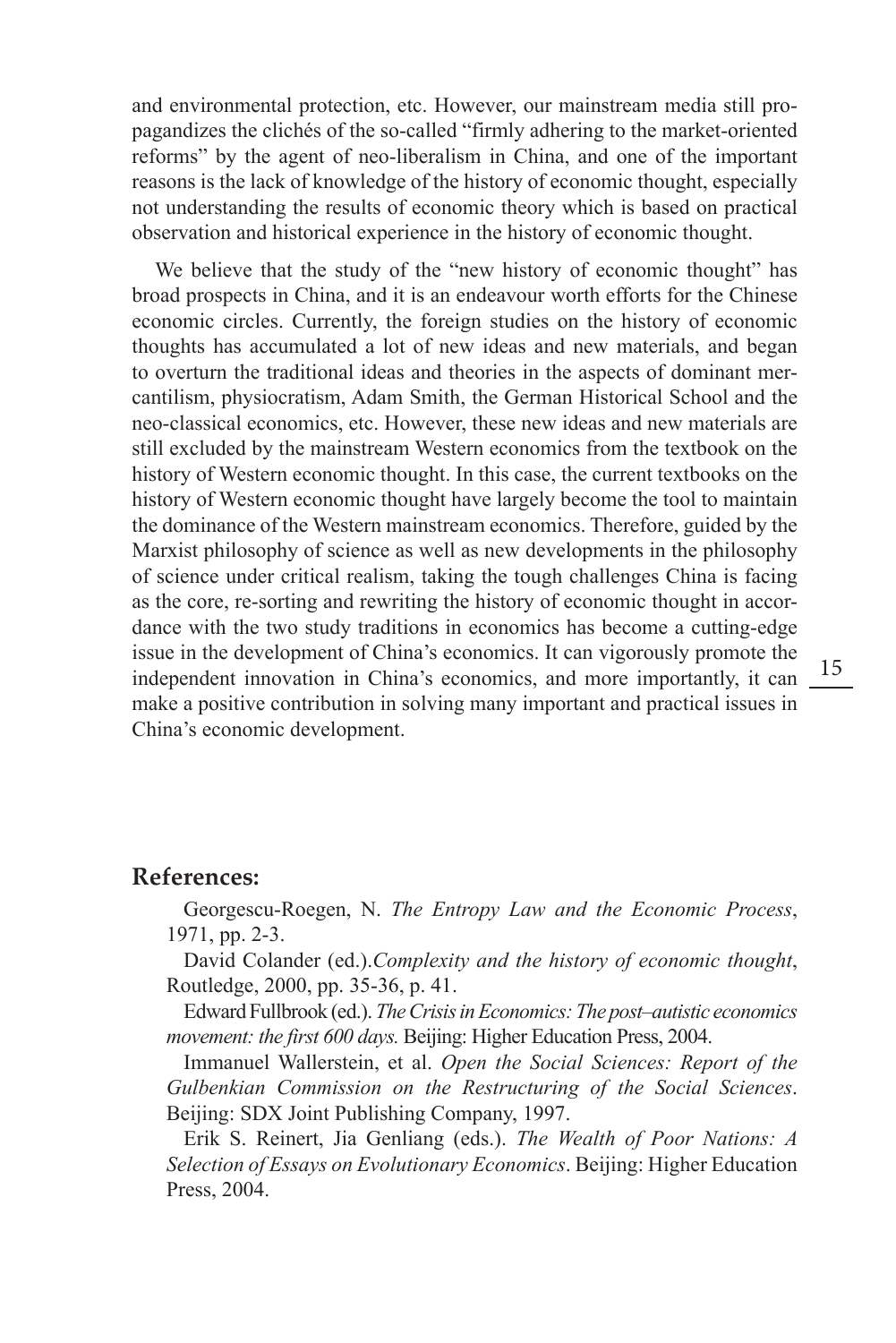Geoffrey Hodgson. *Economics of the 20th Century: The Century of Lost Opportunity*. China Education and Research Network of Political Economy.

Geoffrey Hodgson. *How Economics Forgot History: The Problem of Historical Specificity in Social Science*. Beijing: China Renmin University Press, 2008.

Uskali Mäki. *The one world and the many theories*. In Geoffrey Hodgson (ed.). *A Modern Reader in Institutional and Evolutionary Economics: Key Concepts*. Beijing: Higher Education Press, 2005.

Alfred Marshall. *Principles of Economics*. Beijing: Commercial Press, 1997.

Karl Polanyi. *The Great Transformation: The Political and Economic Origins of Our Time*. Taiwan: Yuan-Liou Publishing Co. Ltd., 1989.

Jia Genliang. *Chinese Economic Revolution*. In *Social Science Front*, 2006(1).

Jia Genliang, Huang Huayang and Yang Hutao. *New Debate of Evolutionary Economics of Development and Trade Policy*. In *Comparative Economic & Social Systems*, 2008(5).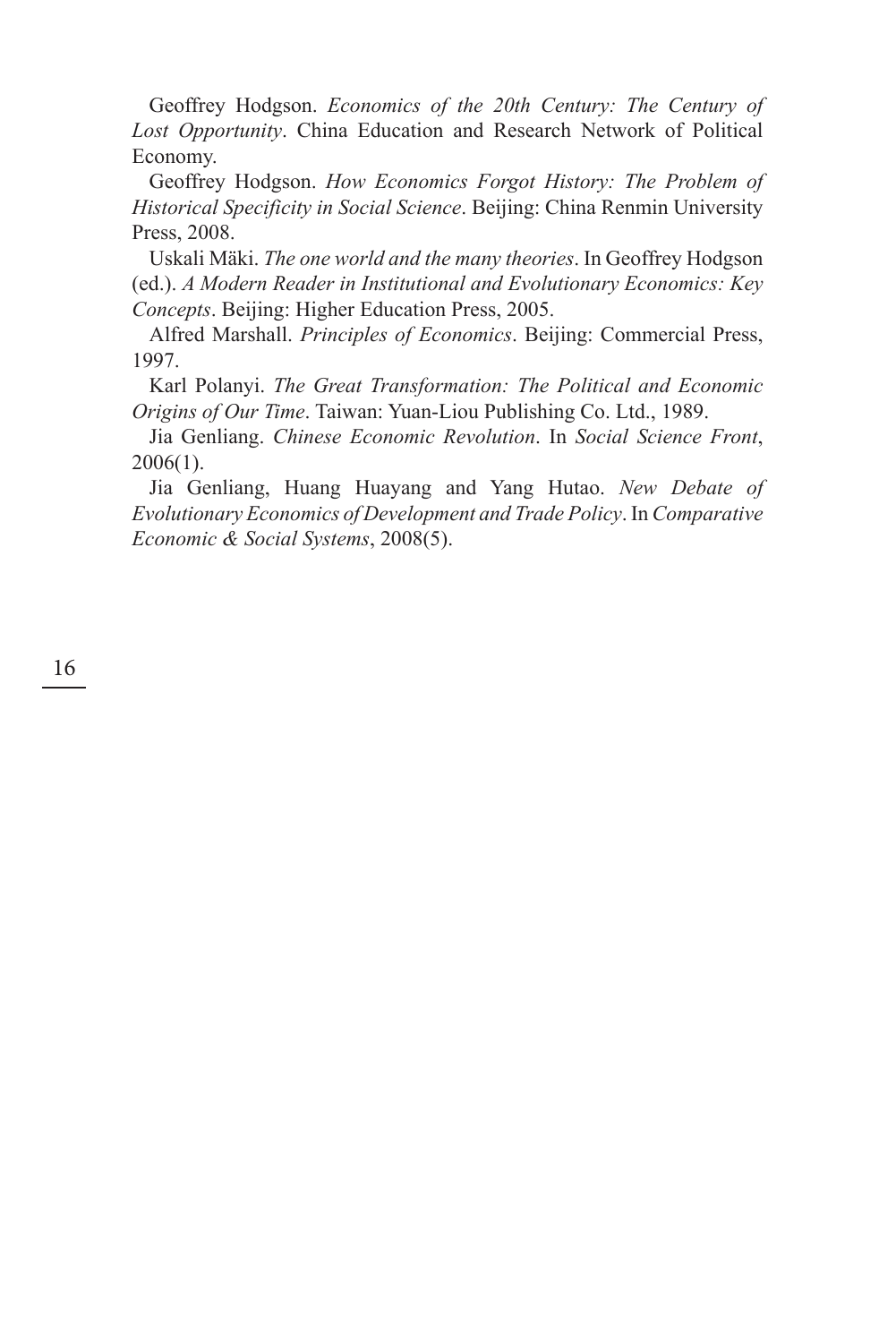# **Contents**

| Preface by the Author                                                                                                          | $\mathbf{i}$ |
|--------------------------------------------------------------------------------------------------------------------------------|--------------|
| Introduction: The Significance of Independent Innovation<br>in Chinese Economics and Studies on the History of Economic Though | $\mathbf{1}$ |
| <b>CHAPTER I</b>                                                                                                               |              |
| THE CLASSICAL FORM OF THE ECONOMIC CRISIS THEORY                                                                               | 23           |
| I. Introduction                                                                                                                | 23           |
| II. The Metaphysical Equilibrium of Say's Law                                                                                  | 24           |
| III. Ricardo's Support of "Non-Crisis Theory"                                                                                  | 30           |
| IV. Sismondi's Debate with Say and Ricardo                                                                                     | 32           |
| V. The Debate between John Ramsay McCulloch and Sismondi                                                                       | 38           |
| VI. The Debate between Malthus and Say                                                                                         | 41           |
| VII. Debate between Ricardo and Malthus                                                                                        | 46           |
| VIII. Conclusions                                                                                                              | 51           |
| <b>CHAPTER II</b>                                                                                                              |              |
| THE DEVELOPMENT OF MARX'S THOUGHT ON ECONOMIC                                                                                  |              |
| CRISIS AND CYCLES, AND CLASSICAL MODELS                                                                                        | 55           |
| I. Introduction                                                                                                                | 55           |
| II. Exploring the Historical Process of Economic Crisis                                                                        | 56           |
| III. Critique of the Classical Model                                                                                           | 75           |
| <b>IV.</b> Conclusions                                                                                                         | 88           |
| <b>CHAPTER III</b>                                                                                                             |              |
| STRUCTURE, CONTENT AND FEATURES OF MARX'S                                                                                      |              |
| ANALYTIC MODEL OF THE ECONOMIC CRISIS                                                                                          | 91           |
| I. Introduction                                                                                                                | 91           |
| II. The Methodological Features of Marxist Crisis Theory                                                                       | 93           |
| III. Crisis Theories in Capital                                                                                                | 97           |
| IV. The Economic Cycle and its Operating Mechanism                                                                             | 119          |
| V. The Realization Mechanism of the World Market Crisis                                                                        | 123          |
| VI. Crisis in General, Crisis in Special, Crisis in Individual                                                                 | 130          |
| VII. Conclusions                                                                                                               | 138          |
|                                                                                                                                |              |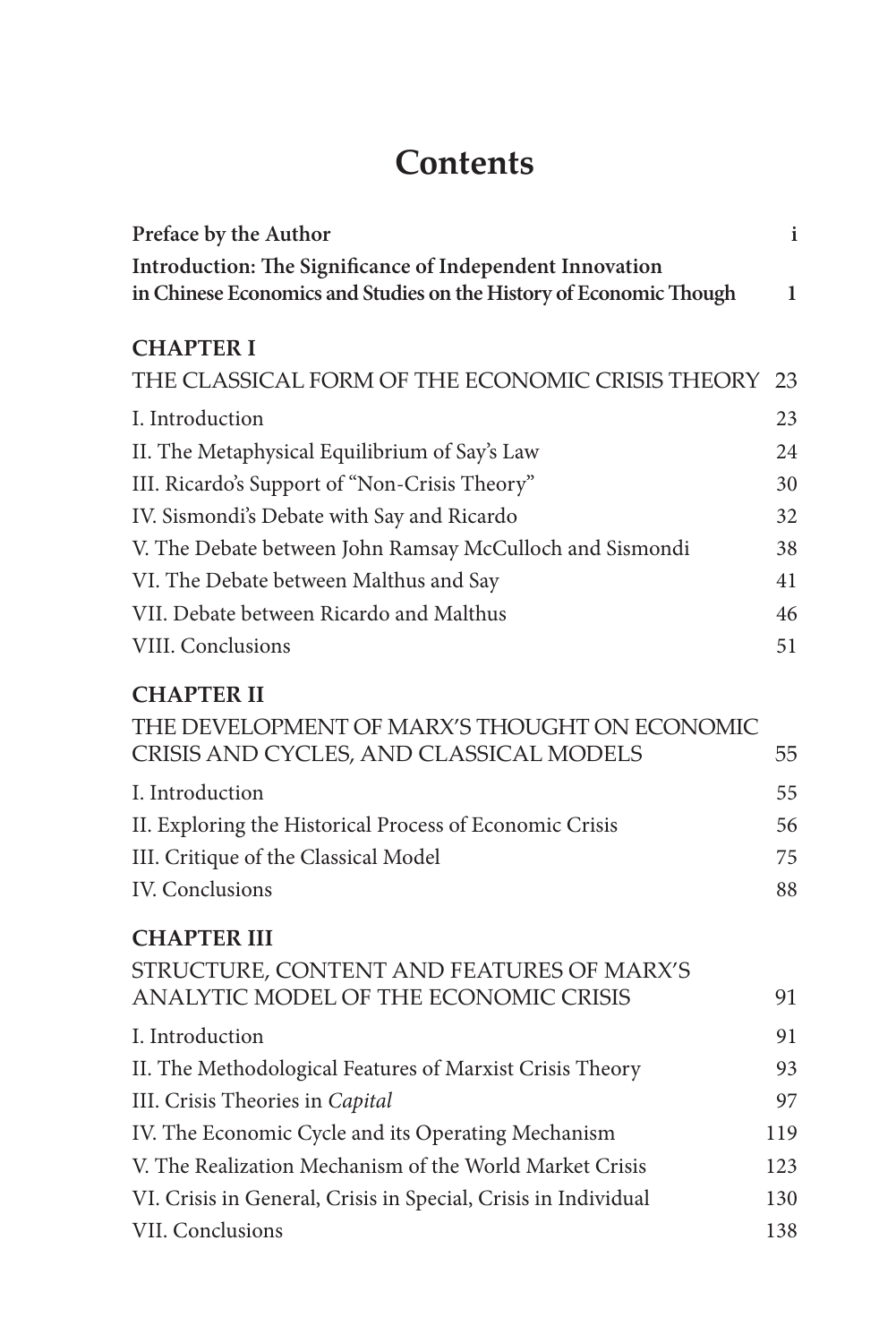## **CHAPTER IV**

| THE STRUCTURE, ELEMENTS AND MECHANISM                                       |     |
|-----------------------------------------------------------------------------|-----|
| OF MARX'S ANALYTIC MODEL OF THE FINANCIAL CRISIS 141                        |     |
| I. Introduction                                                             | 141 |
| II. The Possibility of the Crisis Contains General Elements                 |     |
| of the Financial Crisis                                                     | 142 |
| III. The Possibility of Capitalist Economic Crisis Contains the Actual      |     |
| <b>Elements of Financial Crisis</b>                                         | 144 |
| IV. The Financial Crisis and Its Transmission Mechanism                     | 146 |
| V. Capitalist Credit Relations and the Financial Crisis                     | 150 |
| VI. The Economic Cycle and Financial Crisis                                 | 157 |
| VII. Fictitious Capital and Financial Crisis                                | 161 |
| VIII. Types of Financial Crisis                                             | 165 |
| IX. International Credit, Liquidity of Precious Metals and Financial Crisis | 167 |
| X. Conclusions                                                              | 171 |

## **CHAPTER V**

| QUESTIONS AND CONTROVERSY OVER THE NECESSITY                                 |     |
|------------------------------------------------------------------------------|-----|
| OF THE CAPITALIST CRISES                                                     | 173 |
| I. Introduction                                                              | 173 |
| II. The Crisis Can Be Overcome - Bernstein's View                            | 174 |
| III. The Contradiction between Production and Consumption                    |     |
| Determines that the Crisis is Unavoidable - Kautsky's Logic of Reasoning 177 |     |
| IV. Monopoly Does Not Eliminate the Crisis - Hilferding's Views              | 182 |
| V. The Contradiction Between Production and Market Determines                |     |
| that the Crisis is Unavoidable - Luxembourg's Point of View                  | 196 |
| VI. Conclusions                                                              | 206 |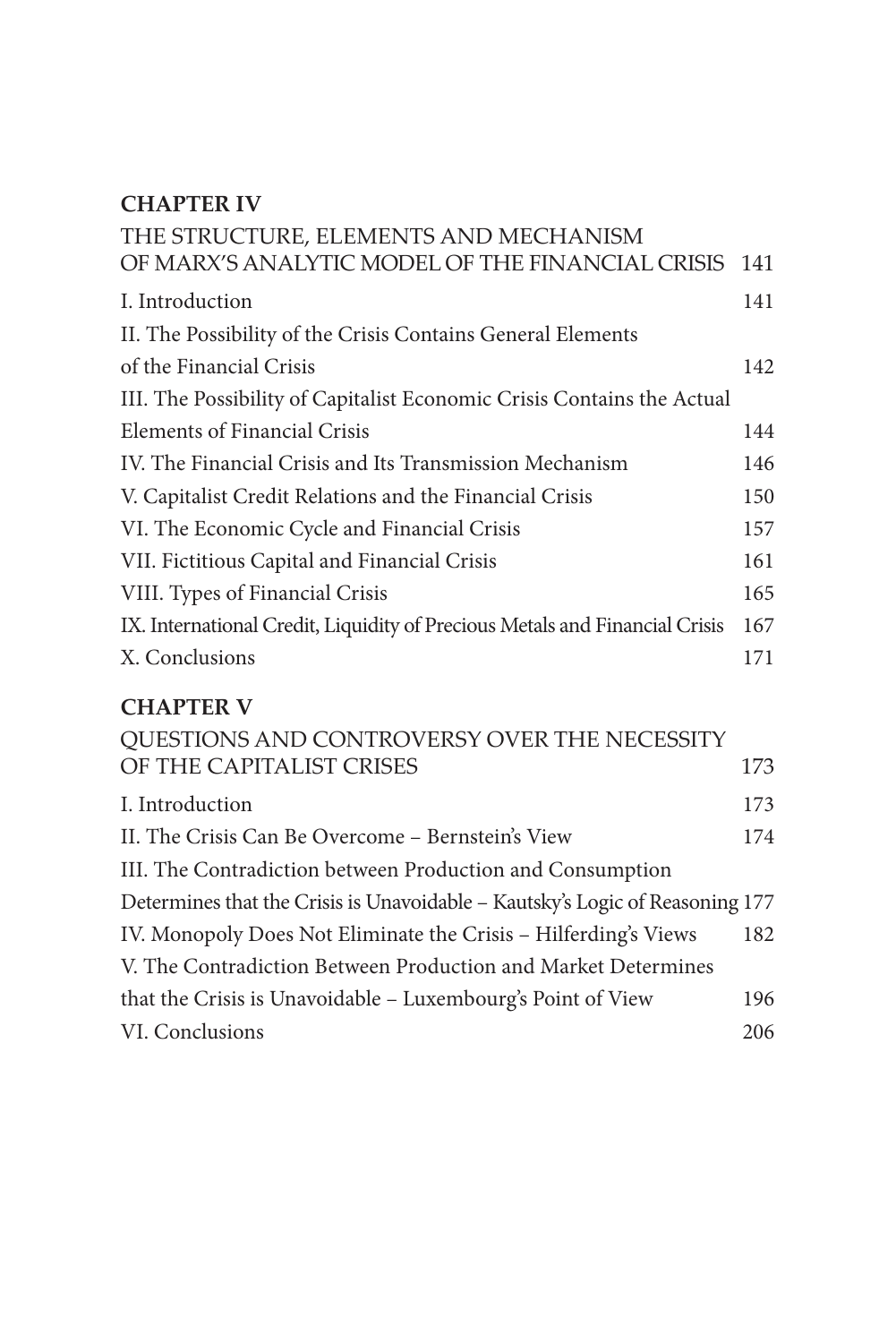# **Chapter VI**

| POLITICAL ECONOMY MODEL OF THE BUSINESS CYCLE                      | 209 |
|--------------------------------------------------------------------|-----|
| I. Introduction                                                    | 209 |
| II. Formation of the Theory                                        | 210 |
| III. The Primary Cycle and the Short Cycle                         | 215 |
| IV. Characteristics of Each Stage of the Business Cycle            | 217 |
| V. Reasons and Implementation Mechanism for Fluctuations in the    |     |
| <b>Business Cycle</b>                                              | 221 |
| VI. The Business Cycle and International Economic Relations        | 226 |
| VII. The Non-Marxist Traditional Model of Business Cycle           | 230 |
| VIII. Conclusions                                                  | 248 |
| <b>CHAPTER VII</b>                                                 |     |
| THE BREAKDOWN MODEL AND ITS EVOLUTION                              | 249 |
| I. Introduction                                                    | 249 |
| II. Bernstein's Modification Theory                                | 250 |
| III. Cunow and Schmidt's Breakdown Theory                          | 253 |
| IV. Kautsky's Theory of Collapse                                   | 254 |
| V. The Collapse Theories of Luxembourg, Grossman, Bauer and Sweezy | 260 |
| IV. The Collapsee Theory of the Soviet Scholars -                  |     |
| General Crisis Theory of Capitalism                                | 263 |
| VII. Conclusions                                                   | 271 |
| <b>CHAPTER VIII</b>                                                |     |
| TUGAN-BARANOVSKY'S THREE-DEPARTMENT                                |     |
| STRUCTURE MODEL                                                    | 273 |
| I. Introduction                                                    | 273 |
| II. Core Issues of the Economic Crisis                             | 275 |
| III. Basic Structure and Theoretical Value of Realization Model    |     |
| of the Reproduction of Social Capital by Tugan                     | 278 |
| IV. Examination with Historical Facts                              | 289 |
| V. Evaluation                                                      | 296 |
|                                                                    |     |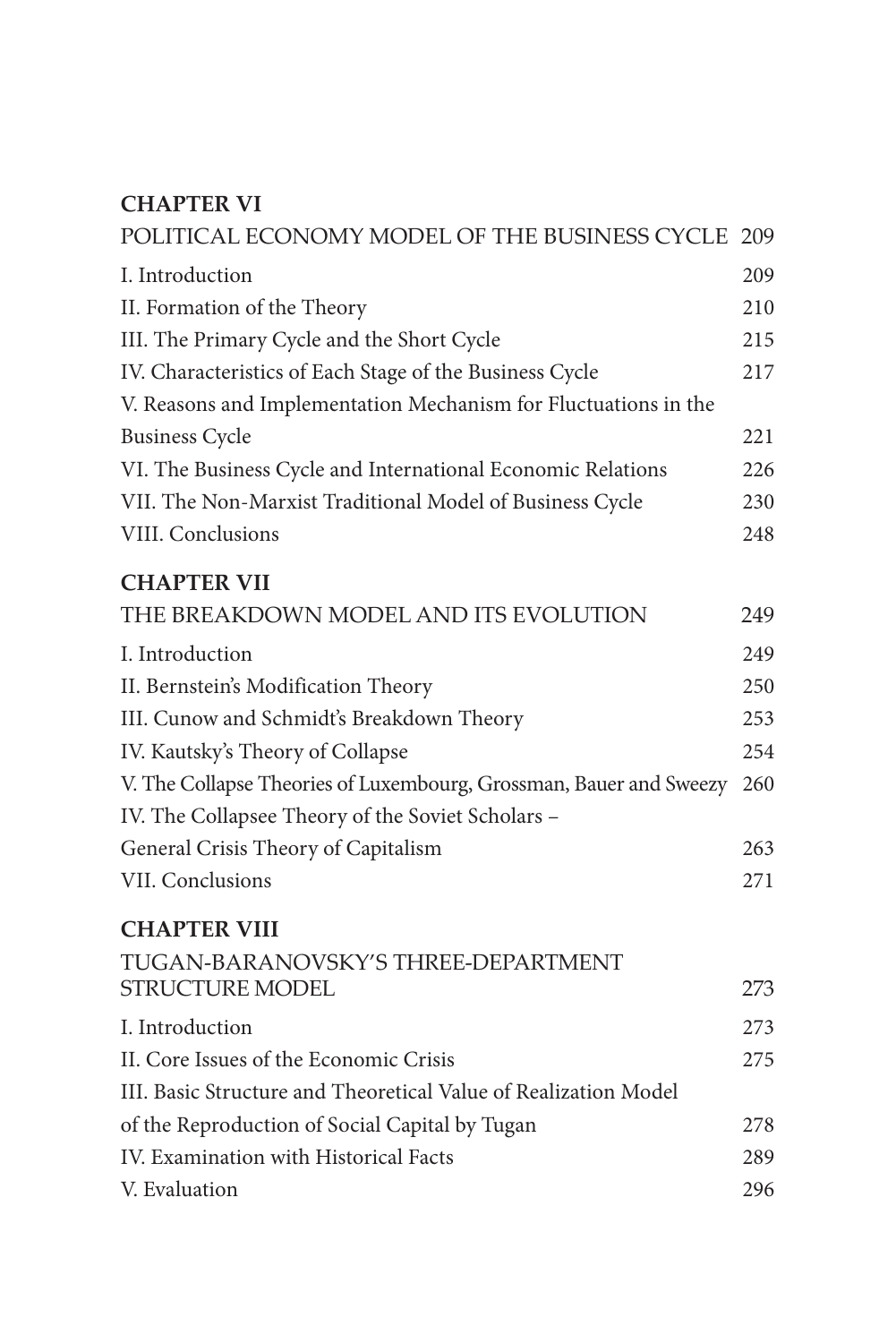# **Chapter IX**

| SOVIET SCHOLARS' ANALYSIS OF                                           |     |
|------------------------------------------------------------------------|-----|
| CAPITALIST ECONOMIC CRISIS                                             | 303 |
| I. Reaffirmation of the Basic Method of Marx's Model                   | 304 |
| II. The Main Theoretical Contribution of Varga's Model                 | 311 |
| III. The Basic Interpretation of the Marxist Theory of the Economic    |     |
| Crisis by Mendelson                                                    | 314 |
| IV. The Examination of Marx's Analytic Model of Economic Crisis        |     |
| with Historical Facts by Mendelson                                     | 322 |
| V. The Textbook Model                                                  | 336 |
| VI. The Improved Textbook Model                                        | 337 |
| VII. Conclusions                                                       | 346 |
| <b>CHAPTER X</b>                                                       |     |
| "LONG-WAVE" MODEL OF BUSINESS CYCLE                                    | 347 |
| I. Introduction                                                        | 347 |
| II. Proposal and Development of "Long Wave" Theory                     | 348 |
| III. The Analysis of 'Long Waves' of Political Economy of Capitalism   |     |
| by Chinese Scholars                                                    | 362 |
| <b>IV. Conclusions</b>                                                 | 367 |
| <b>CHAPTER XI</b>                                                      |     |
| CONTEMPORARY WESTERN MARXIST SCHOLARS'                                 |     |
| NEW INTERPRETATION ON THE ECONOMIC CRISIS                              | 369 |
| I. Introduction                                                        | 369 |
| II. Their Research Model on the Rate of Profit to Fall                 | 370 |
| III. Model of Underconsumption                                         | 381 |
| IV. Model of Overaccumulation                                          | 385 |
| V. Model of Disproportionality                                         | 386 |
| VI. Three-Level Model                                                  | 388 |
| VII. Crisis Model after the Introduction of Ecological Ideas           | 389 |
| VIII. Crisis Model after Introducing the Element of State Intervention | 392 |
| IX. Speculation of the Crisis Theory through                           |     |
| Marx's the "Six-book Structure" System                                 | 395 |
| X. Various Criticisms on Marx's Analytic Model of the Economic Crisis  | 397 |
| XI. Conclusions                                                        | 399 |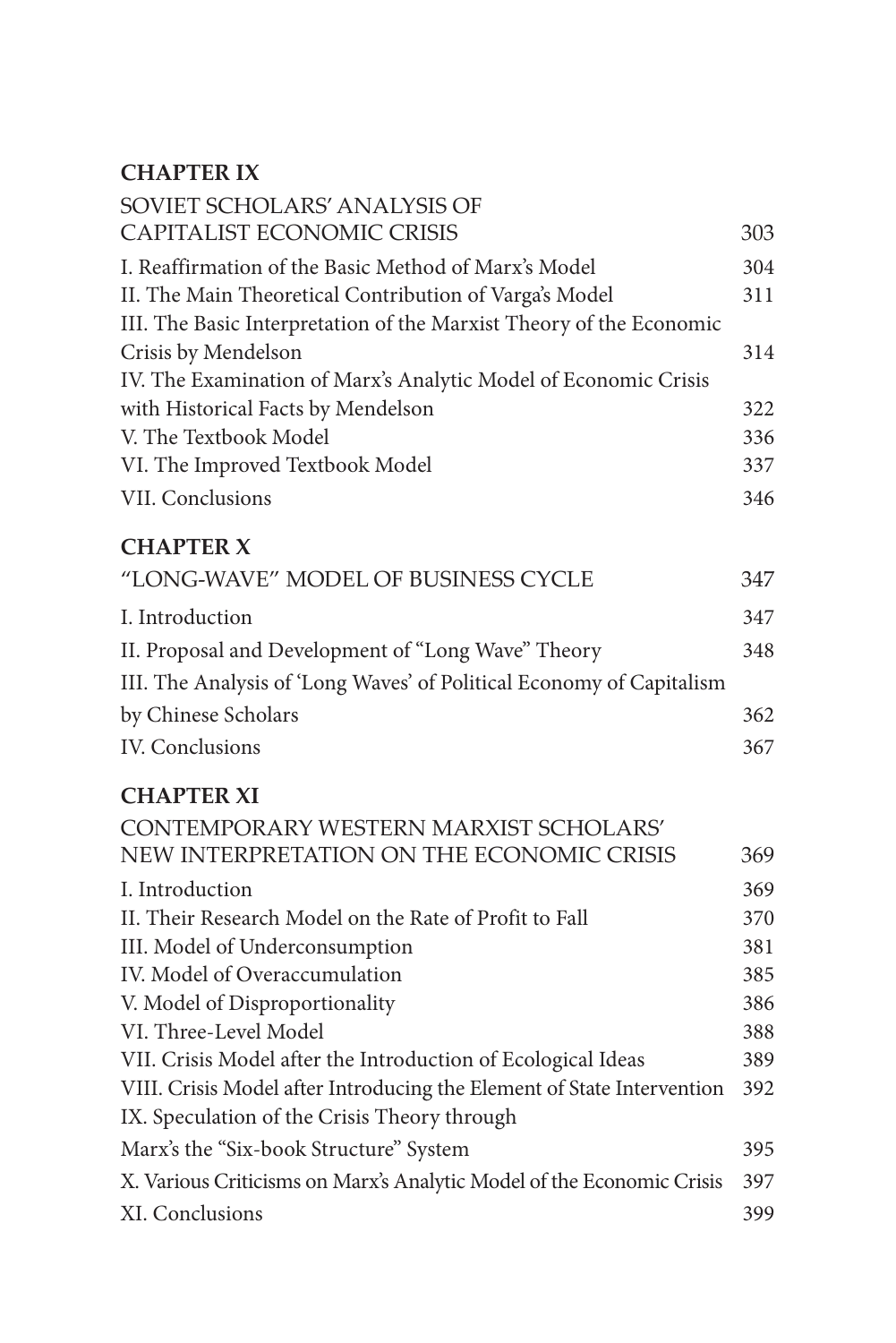### **Chapter XII**

| REVIEW OF THE MARXIST ANALYTIC MODEL OF<br>ECONOMIC CRISIS FROM THE PERSPECTIVE OF WESTERN |     |
|--------------------------------------------------------------------------------------------|-----|
| <b>COUNTER-CRISIS THEORY AND PRACTICE</b>                                                  | 403 |
| I. Introduction                                                                            | 403 |
| II. Why the Counter-Crisis Approach is the One "Less and Less"                             | 404 |
| III. Quantum Equilibrium of National Economy in Marxist Economics                          |     |
| and Modern Western Economics                                                               | 406 |
| IV. The Practice and Limitations                                                           |     |
| of Capitalist Counter-Crisis Measures                                                      | 412 |
| V. The Capitalist Counter-Crisis Theory and Policy Advocates                               | 425 |
| <b>CHAPTER XIII</b>                                                                        |     |
| CHINESE SCHOLARS' STUDY OF THE CAPITALIST                                                  |     |
| <b>BUSINESS CYCLES</b>                                                                     | 427 |
| I. Introduction                                                                            | 427 |
| II. Research Progress                                                                      | 428 |
| III. The Root Cause and the Specific Causes of the Economic Crisis                         | 433 |
| IV. The Transmission Mechanism of the Crisis                                               | 438 |
| V. Intermediate Crisis, Structural Crisis                                                  | 445 |
| VI. The Simultaneity and Non-Simultaneity of the World Business Cycle 448                  |     |
| VII. Various Changes in Business Cycles and Its Reasons                                    | 452 |
| VIII. Explanations on the "Stagflation" Phenomenon                                         | 459 |
| IX. From Contempt for Counter-Crisis Policies to Attentive Studies                         | 461 |
| X. Presumed Marxist Theory of Economic Crisis                                              |     |
| in the "Six-book Structure" System                                                         | 466 |
| XI. Conclusion                                                                             | 468 |
| <b>CHAPTER XIV</b>                                                                         |     |
| RE-VISITING THE THEORY OF SOCIALIST BUSINESS CYCLE                                         |     |
| IN THE NEW ERA                                                                             | 469 |
| I. Introduction                                                                            | 469 |
| II. Initial Studies                                                                        | 471 |
| III. The Emancipation of Minds and Theoretical Innovation                                  | 474 |